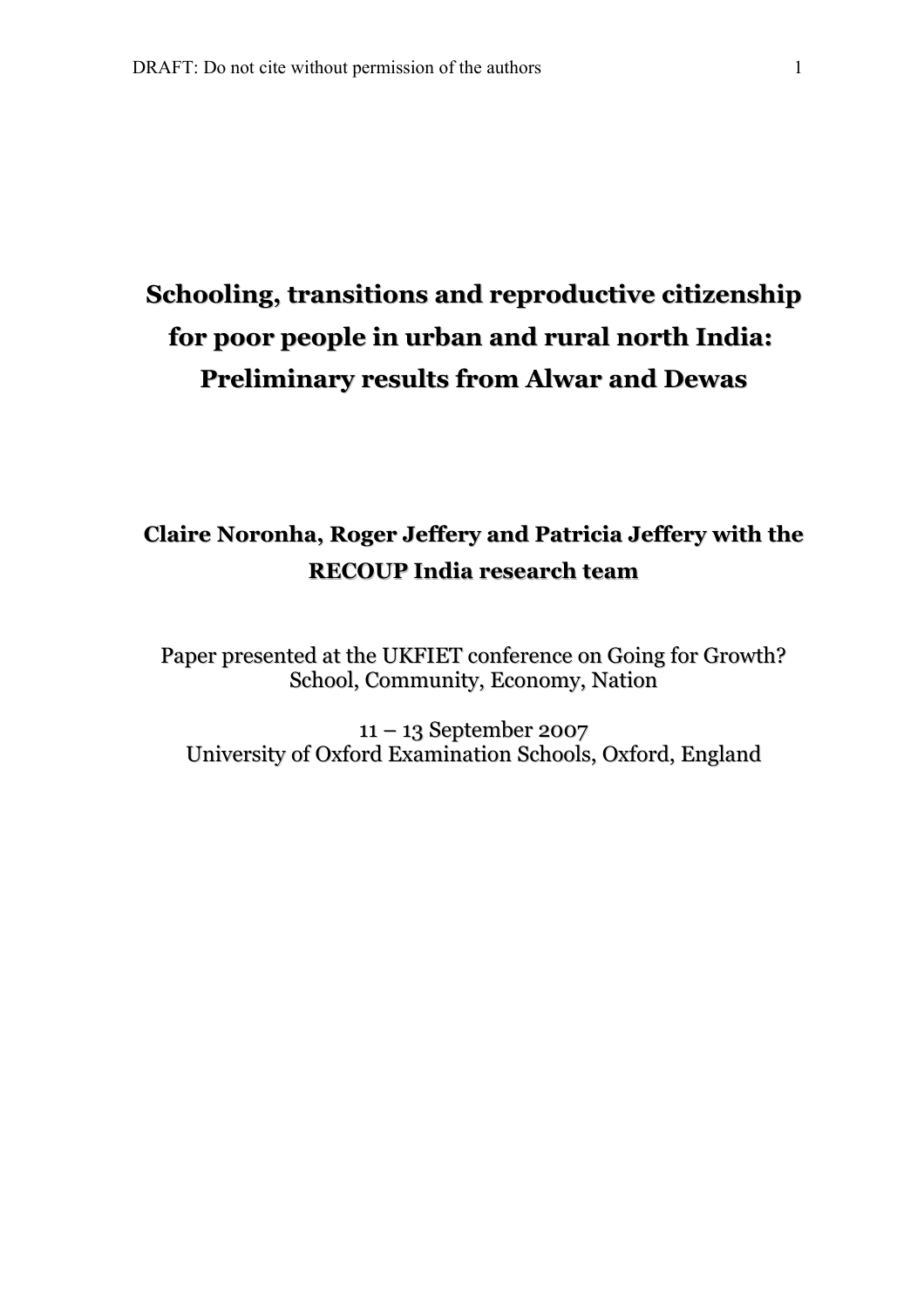#### **Abstract**

Whether, and if so, why a woman's schooling affects her decision-making power with specific reference to her own and her children's health and her ability to influence her fertility—are issues that have concerned demographers and social scientists since the early 1980s. Although some statistical relationships—such as those between a woman's years of schooling and the survival chances of her children—are exceptionally robust, there is considerable uncertainty about the causal mechanisms involved. Our particular interest is in the pathways or mechanisms through which schooling has the effects that have been so widely observed. We draw on semi-structured interviews carried out with a total of 61 young married women with at least one child under the age of six, in urban and rural areas in Alwar, Rajasthan, and Dewas, Madhya Pradesh. These communities will also be the focus of further work under RECOUP on issues of schooling and citizenship and disability.

In this paper we report on observed differences between those with at least six years of schooling and those with little or no formal schooling. The interviews addressed the questions of women's perceptions of the decision makers in different phases of their lives, from the timing of marriage and selection of marriage partner to later decisions about child bearing and child rearing. We distinguish between the contributions of the content of the schooling, the cognitive skills provided by the schooling, the experience of going to school and being away from the home – and the kinds of homes from which educated girls come or into which educated girls are married.

Recent research in India has also suggested that much of the contemporary transformation in demographic outcomes is provided by changing behaviour of women with relatively little schooling, and the interviews allow us to glimpse this aspect as well. Unlike many earlier studies, we also attempt to treat education as a community resource, and to consider the contribution of social networks of women with more or less schooling to decision-making. All the women in our sample come from India's most disadvantaged social groups—Scheduled or Other Backward Castes—as well as living in disadvantaged communities. Fieldwork was carried out between January and April 2007.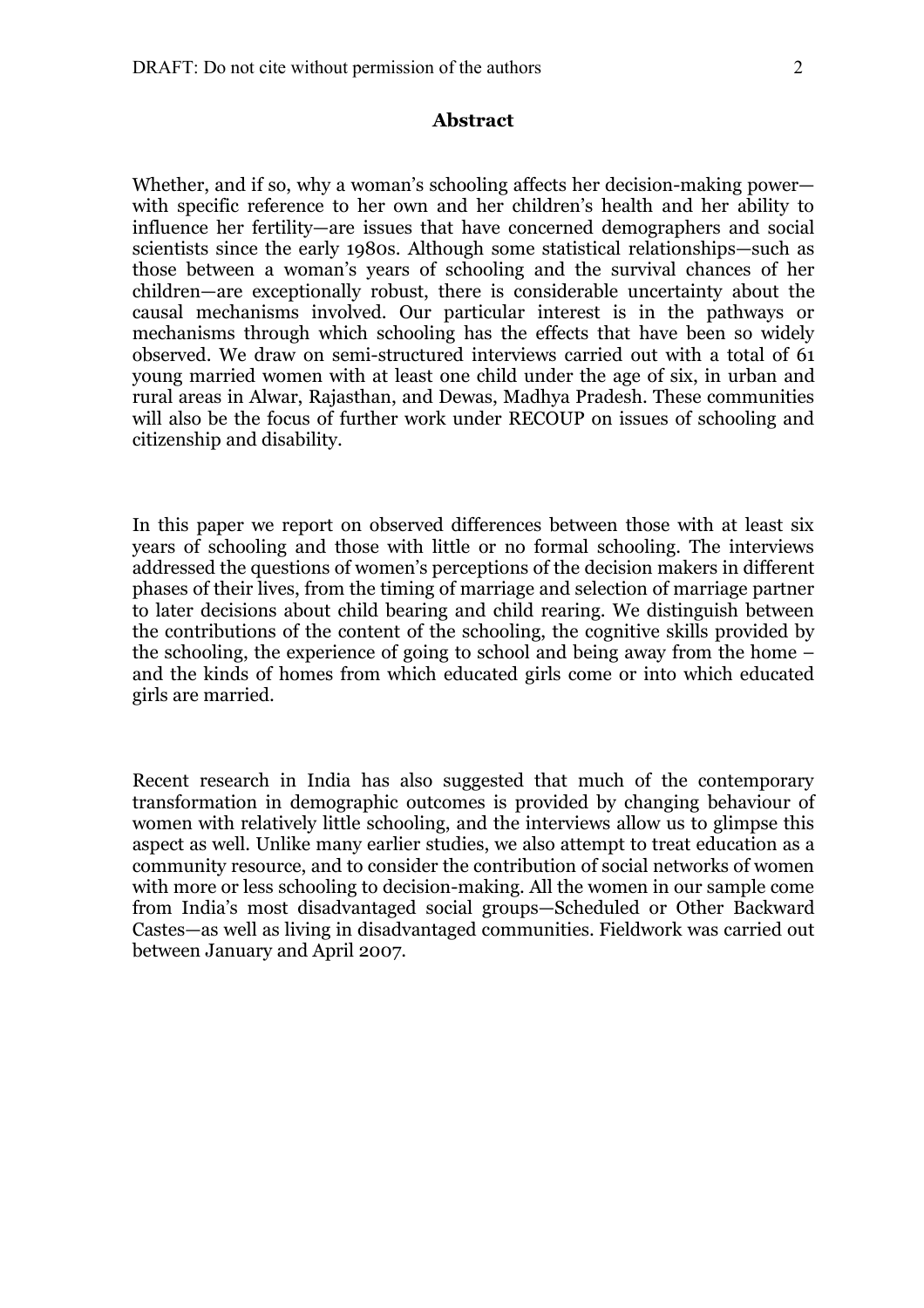### **Introduction**

Since the early 1980s, much time and effort has been expended in trying to understand the relative contributions of different social factors in mortality decline (especially declines in infant and child mortality) and in reductions in fertility. In these debates, the schooling level (number of years attended) of a young mother has often been portrayed as the single most powerful correlate of reductions in the infant and child mortality of her children, and (to a lesser but still very considerable degree) to reduction in her completed family size. These correlations have been observed in almost every country and region at some point in time, using a variety of macro-economic and macro-demographic techniques. Excluding confounding variables (such as the economic position of the household, the schooling level of the father or the roles played by mass media rather than schools) usually reinforces the conclusion of an independent role of the schooling of the mother. However, attempts at unpicking the pathways through which girls' schooling might have the effects on their later lives that is ascribed to it have been less successful. A favoured explanation—that schooling enhances the autonomy of young women, enabling them to make more decisions themselves about how many children to have, when, and how to raise them—is still, for example, not entirely persuasive.

While macro-level data display these relationships very clearly, micro-level data especially in India—suggest more caution in attributing the differences in health and fertility behaviour of young women directly to their schooling, or to the autonomy of young women. In India, since the early 1990s, fertility and post-neonatal mortality have both declined as much (if not more) among the families of mothers with little or no schooling as among those with 8 or 10 years of schooling (the threshold, or minimum number of years of schooling before enhanced autonomy and decision-making abilities are reliably observable) (Bhat 2002). In addition, in the third National Family Health Survey (2005-06) involvement in household decision-making for young married women remains at a very low level overall, and shows a very weak correlation with schooling levels until 10 or more years of schooling have been completed (Table 1).

#### **< Table 1 about here >**

Since the early qualitative research on these issues in the 1990s, India has experienced rapid economic growth, considerable improvements in net school enrolment ratios, and reductions in gender differentials in school enrolment. In this changing scenario, how do young women with different amounts of schooling experience the transitions from adolescence into adulthood? In particular, what difference does schooling make to the experiences of *poor* young women, in urban and rural areas in north India?

The key transitions that young women face in north India are, in the terms set out by the recent *World Development Report*, 'learning for work and life', 'growing up healthy', and 'forming families'. The other two – work and employment, and involvement in active citizenship outside the home – play much smaller roles in the lives of most young women in north India. Young married women are rarely employed outside the home – they are predominantly family workers,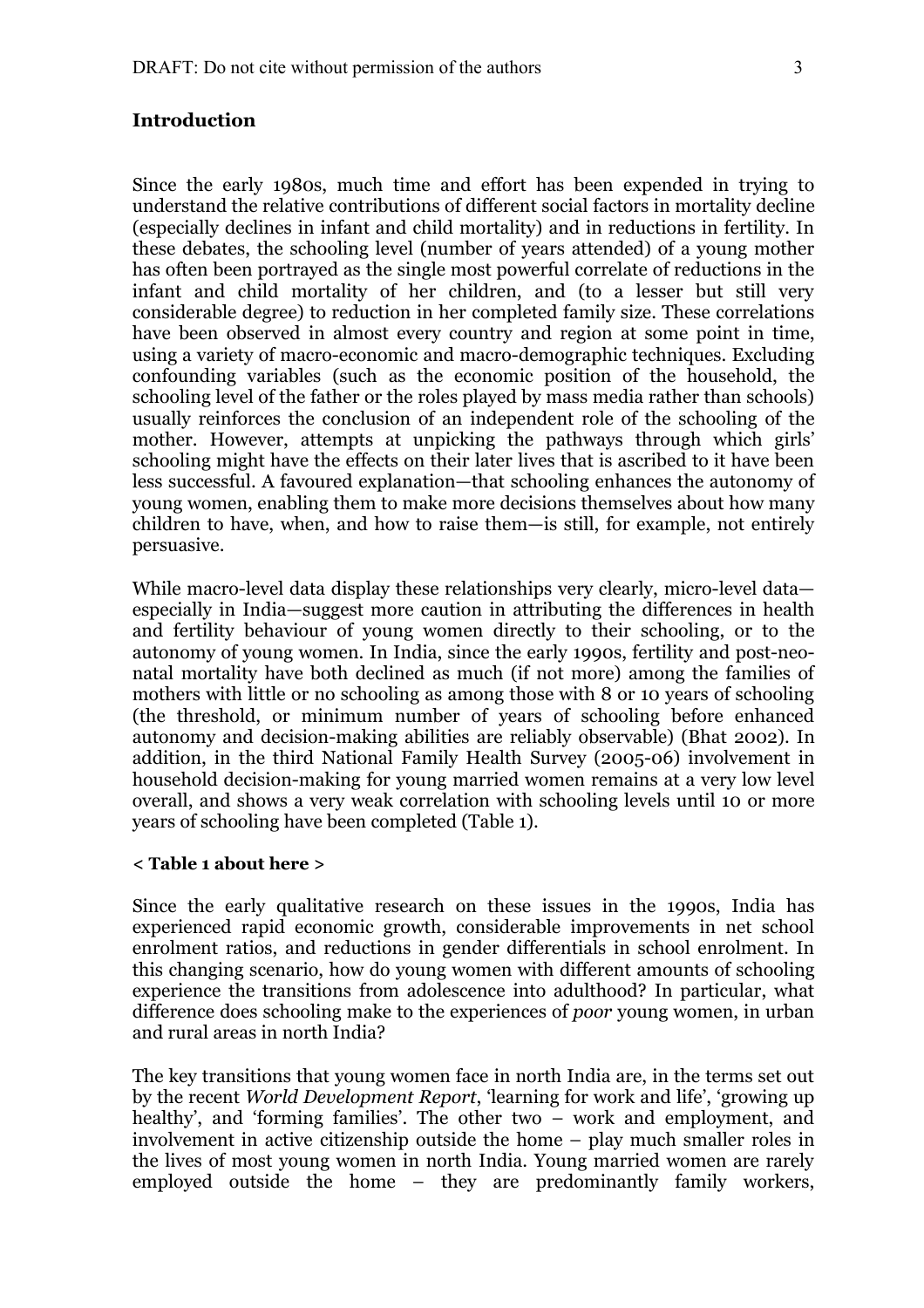concentrating their work efforts in the house, and (in rural areas) sometimes around the cattle byre. Often their arrival in the household is seen as an opportunity for their mother-in-law to take a larger role in outside work, whether as part of a family unit or elsewhere. So young married women rarely have an independent income, nor do they have direct access to the household's resources. Even if they separate their household from their husband's parents, they rarely control resources, often merely implementing subsistence budgetary strategies. Similarly, on arrival in their affinal homes, usually amongst strangers and in unknown locations, they may choose to restrict their forays in the outside world or may find such access controlled by senior affinal women. Therefore, we focus on schooling and dropping out; on marriage and relationships within the marital household; and on decision-making around fertility and child health.

#### **The North Indian Context: Women's Autonomy in North India**

In their classic account, Tim Dyson and Mick Moore linked women's autonomy to demographic regimes in south Asia. As they describe the north Indian demographic regime, it involves relatively high levels of fertility and infant mortality, relatively early age at marriage (which is almost universal in north India), and relatively large gender gaps in health indicators. They describe north Indian young women's very low autonomy, defining autonomy in general terms as 'the capacity to manipulate one's personal environment … the ability – technical, social, and psychological – to obtain information and to use it for making decisions about one's private concerns and those of one's intimates' (Dyson & Moore 1983: 45). Their indicators of low female autonomy include relatively large age differences between husbands and wives, relatively greater breaks between a woman's natal and affinal homes on marriage, and relatively large gender gaps in educational indicators, as well as strong indicators of son preference.<sup>[1](#page-3-0)</sup> Much other research confirms their general conclusions. In general, in north India adolescent girls' mobility is low, since their parents are concerned that, with puberty, they are vulnerable to sexual harassment that can affect the *izzat* [status] of the whole family (Mensch et al 1998). During adolescence they have little chance to develop friendships and social support systems, and since they are normally married into distant villages even these weak support systems are then broken (Mathur et al 2001). In most of north India the first few years of a young woman's married life are usually spent sharing a common hearth with her mother-in-law, and the tussles which may lead to the separation of households are often major events around which a woman's autonomy is contested and must be negotiated.

Dyson and Moore's account, while widely accepted, generated a large debate. There has been much discussion, for example, about which indicators of autonomy are most reliable and valid (Jeffery & Basu 1996). Nearly all north Indian young women – no matter what other resources they may be able to call on – may have to rely heavily on various 'weapons of the weak' (Scott 1985) in order to influence the outcomes which emerge from complex and shifting decision-making patterns in their affinal and natal households. Furthermore, much has changed in north India since Dyson and Moore's account was written. In addition to the cumulative impact of family planning programmes (which have made contraception an issue that can be discussed publicly) and changes in consumption patterns (with the rise

<span id="page-3-0"></span><sup>&</sup>lt;sup>1</sup> As family sizes have dropped, in much of India, evidence has accumulated of widespread use of ultra-sound equipment to identify female foetuses and then aborting them. See for example (Bhat & Zavier 2007)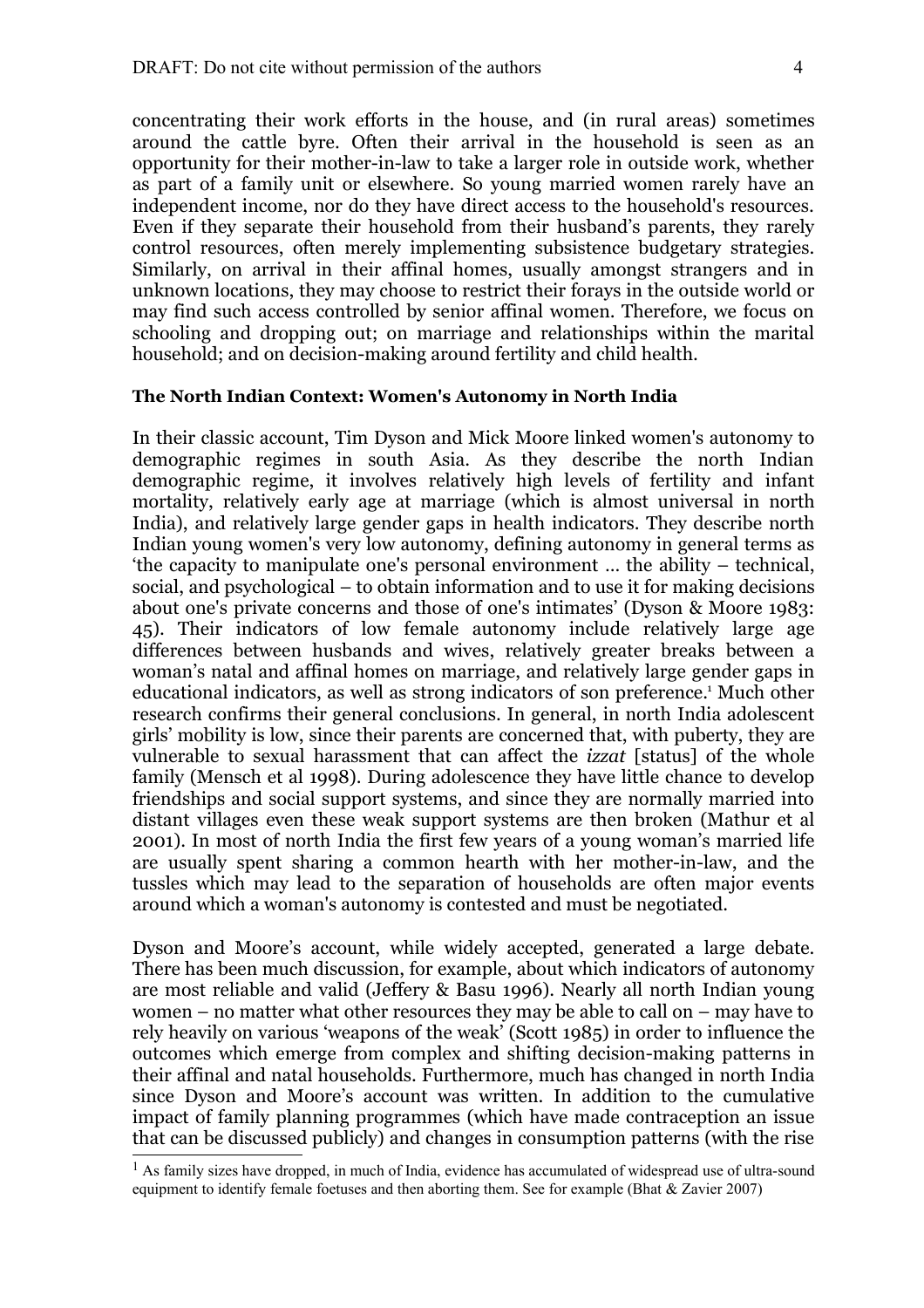of mobile phones, and a great extension of mass media into rural and poor urban areas, for example) there have also been major attempts to raise school enrolment levels and to reduce gender disparities. To what extent have these changed the conditions of young married women in general, and how has schooling affected these processes? And can we move beyond crude indicators – such as asking 'who made'' a particular decision, or whether a woman participates in some general sense – to help us grasp the subtleties involved?

#### **Sample Selection and Research Design**

The material we use for this paper comes from research carried out by CORD (Collaborative Research and Dissemination) as part of the Research Consortium on Educational Outcomes for the Poor [RECOUP]. The overall project entails a four-country comparison, involving Ghana, India, Kenya, and Pakistan. We report here only on the research in India. Within the component on human and social outcomes is a sub-project on the impact of schooling on health and fertility behaviour. Using both a household survey (not yet carried out in India) and qualitative research, we hope to be able to tease out some of the ways in which schooling contributes to changes in child health behaviour as well as fertility decision-making. Here we report on only the qualitative research.

The research design for this part of RECOUP's work involves four communitybased sites, selected from two of India's poorer states, Madhya Pradesh [MP] and Rajasthan. The selected districts are Dewas (in MP) and Alwar (Rajasthan). As Table 2 shows, while neither of the districts count as among the most backward or deprived in India, on many socio-economic and schooling indicators they are below the Indian (and sometimes State) averages. These districts were ones where poor populations had some schooling available over the past 15 years or so.

#### **<Table 2 about here >**

In each district we have selected a rural and an urban community (hereinafter referred to as rural and urban Dewas, rural and urban Alwar). Basic information about the sites is provided in Table 3. We tried to select sites where known education NGOs had been working, but none of their field areas was suitable. In each of the four communities, we used a household census to collect baseline data on household structures, schooling experiences, migration, ownership of a range of consumer goods, landholding and farm animals, and work patterns. Visits have also been made to community leaders and to local representatives of government programmes. Three further qualitative studies (on disability, skills acquisition, and youth and citizenship – involving, where possible, different households each time) will be carried out in the same communities over the next two years, allowing us to build up more detailed contextual information on community issues.

#### **<Table 3 about here >**

As can be seen from Table 4, half the women aged 20-29 in these communities have had no schooling, or not enough to embed literacy and numeracy skills. Twenty per cent have had 8 or fewer years of schooling, and only 30 per cent have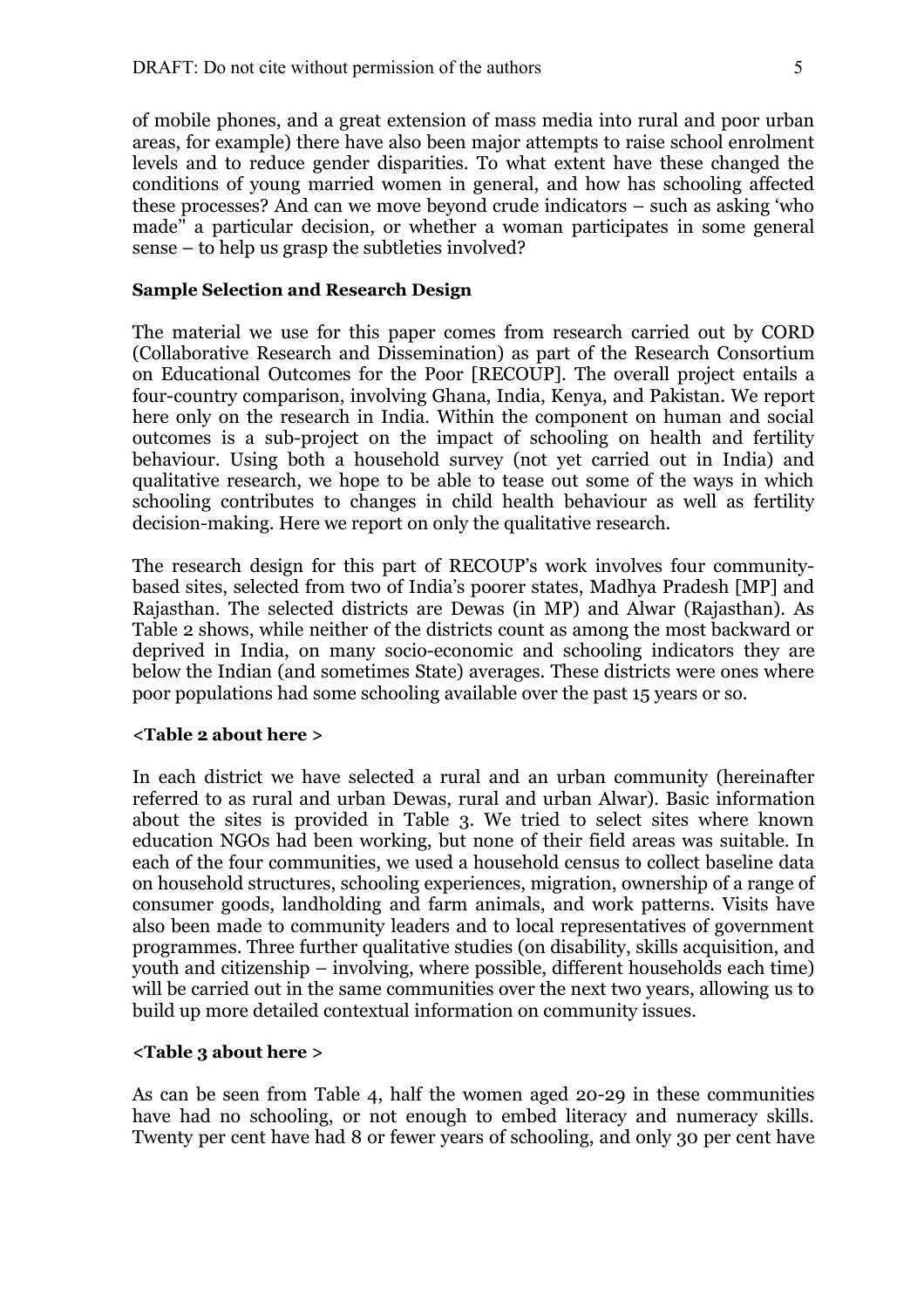had more than 8 years of schooling.<sup>[2](#page-5-0)</sup> Each site has households in a range of status group and socio-economic situations, with some (in local terms) relatively well off, and these differences map quite closely onto schooling outcomes. In much of India, people from Scheduled Castes and Scheduled Tribes (so-called because they are listed in a Schedule of the Indian Constitution as in need of special protection because they have suffered from historical discrimination) are almost always at the bottom of the socio-economic hierarchy as well. Muslims are similarly found mostly in the lower social classes. The 'Other' group includes higher caste Hindus. 'Other Backward Classes' are a mixed set, sometimes almost as badly off as the SC/ ST category, but elsewhere they may be dominant castes.

#### **<Table 4 about here>**

In order to narrow the variability within the sample, and to focus on groups that are relatively excluded within Indian society, we selected women to interview only from the SC/ST groups and from the OBC category (in rural Dewas). For this subtheme we wanted to talk to women for whom issues of fertility and child health were current or recent concerns, and so we selected from women aged 20-29 with at least one child under the age of 6. Within this group we selected women with the most schooling (usually at least 8 years) and also sampled from among the women with no schooling, in order that any differences according to schooling would show up as clearly as possible. For the basic sample characteristics, see Table 5.

#### **<Table 5 about here>**

In this paper we provide initial analysis of these 61 partial life histories derived from semi-structured interviews conducted by researchers who are themselves women (mostly in their 20s and early 30s), from urban backgrounds and with university-level education. The interviews allowed the respondents to talk about their natal home as well as conditions in their affinal home and community, thus providing us with actors' voices and perceptions of some of the pathways by which schooling might impact on health and fertility behaviour. We talked to each woman about decision-making with respect to fertility, where and how they gave birth, and child health and illness. Not all the interviews were in private: not only is the concept of private space often hard to sustain in villages and poor urban areas, but women in joint households are often not seen to have the right to meet people on their own. In any case, the concept of 'private' appeared to include family members and visitors to the household. If you visit a household you are visiting the family. However, many interviews were taken alone since the husband's mother was often not there or everyone was too busy or too bored by the long interaction. On the other hand, several of our interviews were cut short when other people (neighbours and relatives) joined in and were unwilling to move away, and some mothers-in-law prevented women from being interviewed at all.

In considering the ways in which schooling experiences play into the lives of young married women we will focus on two sub-groups from our sample: the 16 women with no schooling experience at all; and the 1[3](#page-6-0) women with class 10 or more.<sup>3</sup>

<span id="page-5-0"></span> $2$  Because women move to a new settlement on marriage, these figures are not affected by the availability or accessibility of schooling within our four communities – except indirectly, in that men can usually only be married to women with less schooling than they have themselves.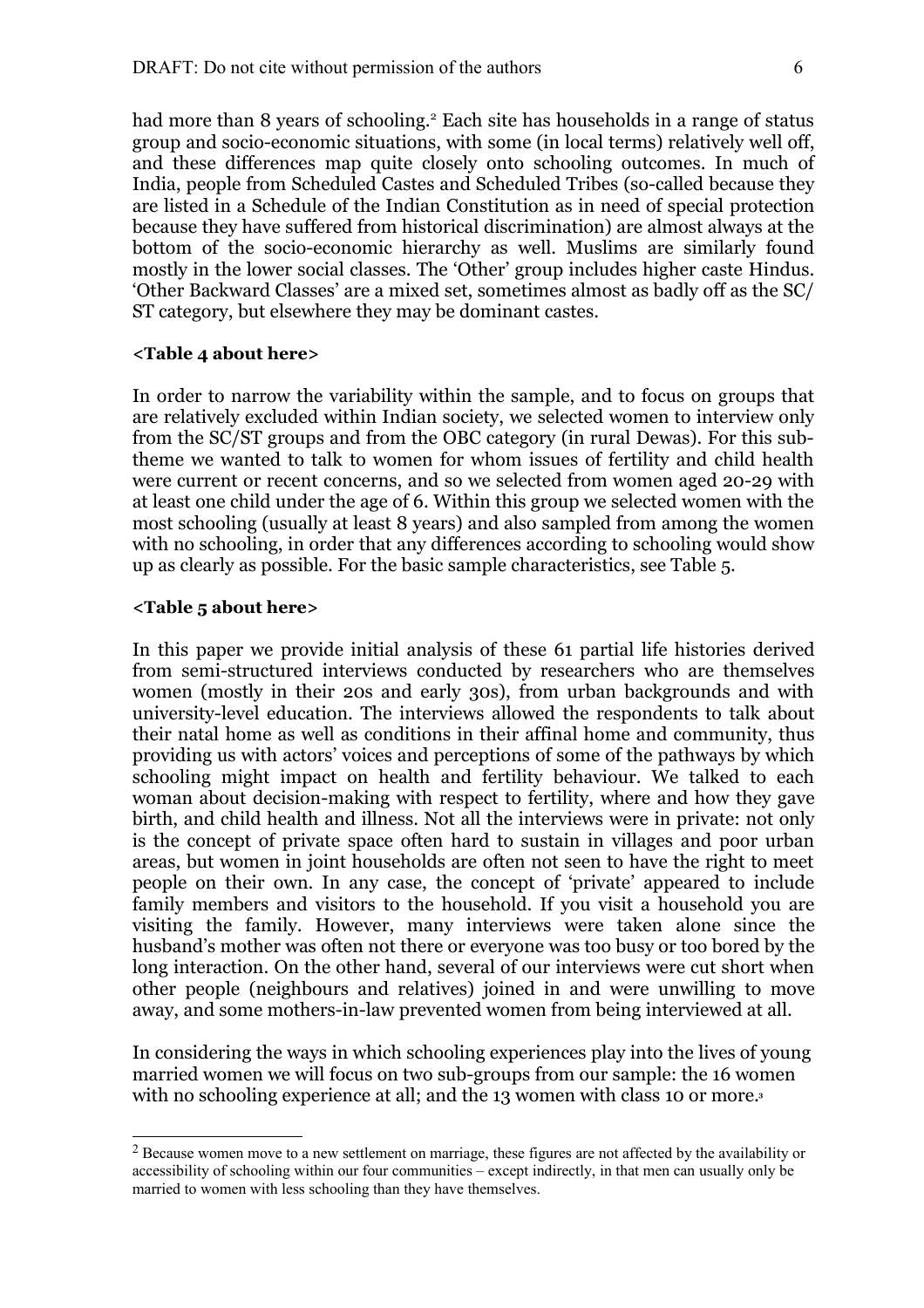#### **Decisions about Schooling**

Very often when girls stop going to school, especially in rural Dewas and Alwar, their marriage is arranged very quickly. The obverse is also the case: if a girl's marriage is arranged, she will probably be withdrawn from school. Girls have some limited agency here: if they decide to stop going to school, there seems to be little that parents do to compel them to continue. But the reverse is not the case: on several occasions, girls talked about being withdrawn from school abruptly, against their wishes, because their elders had decided that it was time they were married. But for women who form the least educated of our sample, these concerns were irrelevant because they never established a school-going pattern.

#### *Women with no schooling*

When these young women were growing up, girls' schooling had not become the norm which it is today. Those women with the least schooling experiences came, not surprisingly, from households at the poorer end of continuum. Although they were not starving and homeless, they were usually more vulnerable and poorer than the rest of the sample. Many young women in this category had cooked and cleaned to enable brothers to continue with schooling if there was a crisis like the death of a parent. Some had begun going out for wage labour as well. In a few cases families were not very poor but yet had deprived the girl of schooling almost casually – sending her off to look after an uncle's baby for some crucial years of her life, for example. In a few other instances, there was no school in the village.

For these girls, notably, there was a clear expectation that they would work for the natal home in all kinds of household work, including cattle grazing and even wage labour when needed. The eldest girl in a sibling set is most likely to be sacrificed to household work: younger siblings are more educated. This also partly reflects the rising availability of schooling opportunities in poor communities recently. But even so, younger girls are not enrolled in school as quickly as are their brothers.

#### *The most educated women*

By contrast, the women with 10 or more years of schooling came from natal homes that are relatively privileged despite the class and caste handicaps they shared with the rest of the sample. These homes show some degree of economic stability. Girls have not been withdrawn from school because expenses could not longer be met. Again, family resources appear to have been enough to meet schooling expenses for boys and girls alike. Several parents have tried to equip their daughters with some further education – to go on with college or take up a course. In Alwar, for example, Seema was sent to learn tailoring, Priya to continue her college and Divya to do a formal sewing course with diploma and certificate. What is more both Seema and Priya were allowed to stay in the city during this process – a step very common for boys but almost unheard of so far for girls from poor communities.

The educated women seemed to be much more articulate in comparison to the ones who had not had so many years of schooling. This came out best when they talked about their memories of schooling. In the process we can see the exposure,

<span id="page-6-0"></span> $3$  In what follows, we use quotes from informants (who have been given pseudonyms) that are translations by research staff from the Hindi, from notes taken at the time and written up in detail within 24 hours.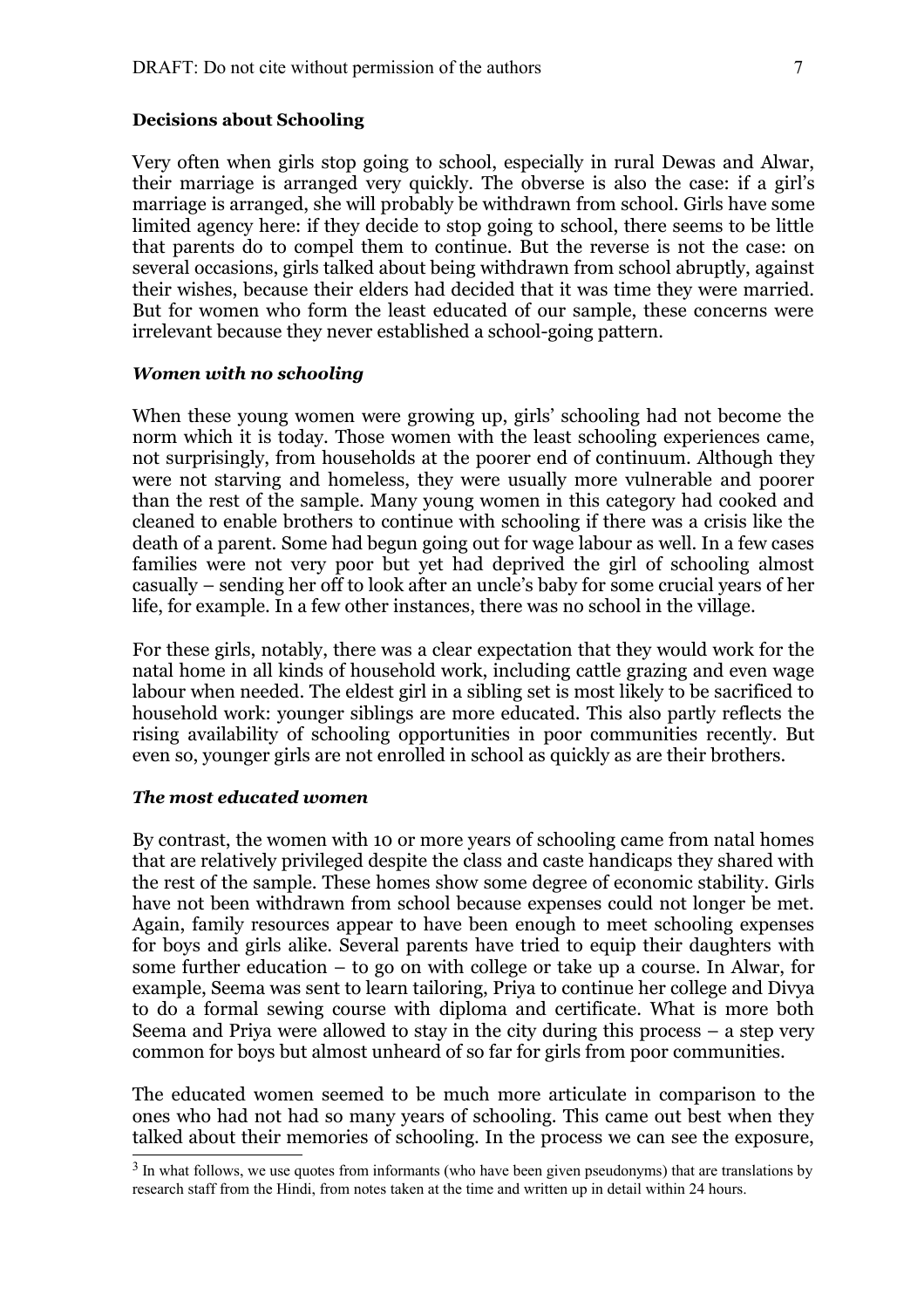the opportunities for participation in different cultural activities and in sports. The women were happy to share their recollections if they had been good students. They generally came across as confident young women. For example, Pavitra of Urban Dewas said:

Our Sanskrit teacher, he was very good and appreciated me always. Actually he was our neighbour. We were on family terms. In spite of all he always appreciated me for my studies. He said that I was very intelligent. He was like a good friend. Many a times, I got *inām* (reward) for singing, or for my performance in *kabāddī*. I had taught 40 women under the adult education programme. I was given *inām* in Sahjahapur for that and a certificate.

SB: Did you get any reward for your studies?

Pavitra: I had passed my 10th with 1st division and third place in school. We were given a shield which is in the school.

Similarly, we asked Ranibai of rural Dewas about some of her activities in school:

I was good at sports. I used to play *kabāddī*. I had been selected even out of school. I had my father's mother at home. She was of the old generation. She did not allow me to go. … I was good at history, Hindi and English. I participated in the literacy campaign in school, acted in plays, gave speeches, enlightened people…till class 8th my attention was more in these activities than in studies…then when I grew up then I was not allowed any more.

#### **Decisions around marriage**

In rural and urban North India, virtually all women are married in their mid to late teens. Despite the legal minimum being set at 18, in India as a whole, about 45 per cent of women aged 20-24 in 2005-06 reported that they had been married under the age of 18; in Madhya Pradesh and Rajasthan, the NFHS reports over 50 per cent in this category (see Table 2). Given women's uncertain knowledge of their birth dates and ages, and quite widespread general knowledge about the law, we can assume that these estimates are likely to be below the real figures.

In general, women cannot choose not to marry, barring a few in very exceptional circumstances. The only unmarried women over the age of 21 are either very highly educated or are for some reason seen as not suitable for marriage (by virtue of a disability, for example). Being married is an important watershed in a woman's life. In local perceptions she ceases to be a girl and becomes a woman, normally shifting to her husband's place of residence to live out her adult roles and responsibilities. Crucially, motherhood is expected to result fairly quickly from the sexual relationship with her husband: a woman who is not pregnant within two years or so after marriage will be under increasing pressure to get medical or other advice for what is seen as 'her' problem. The transitions to marriage and then motherhood are important not only in local terms, because the issues surrounding women's sexuality and fertility – especially women's ability to take some control over them – have been central to feminist and other theorizing of transitions. It seems plausible (though not inevitable) that women who could influence these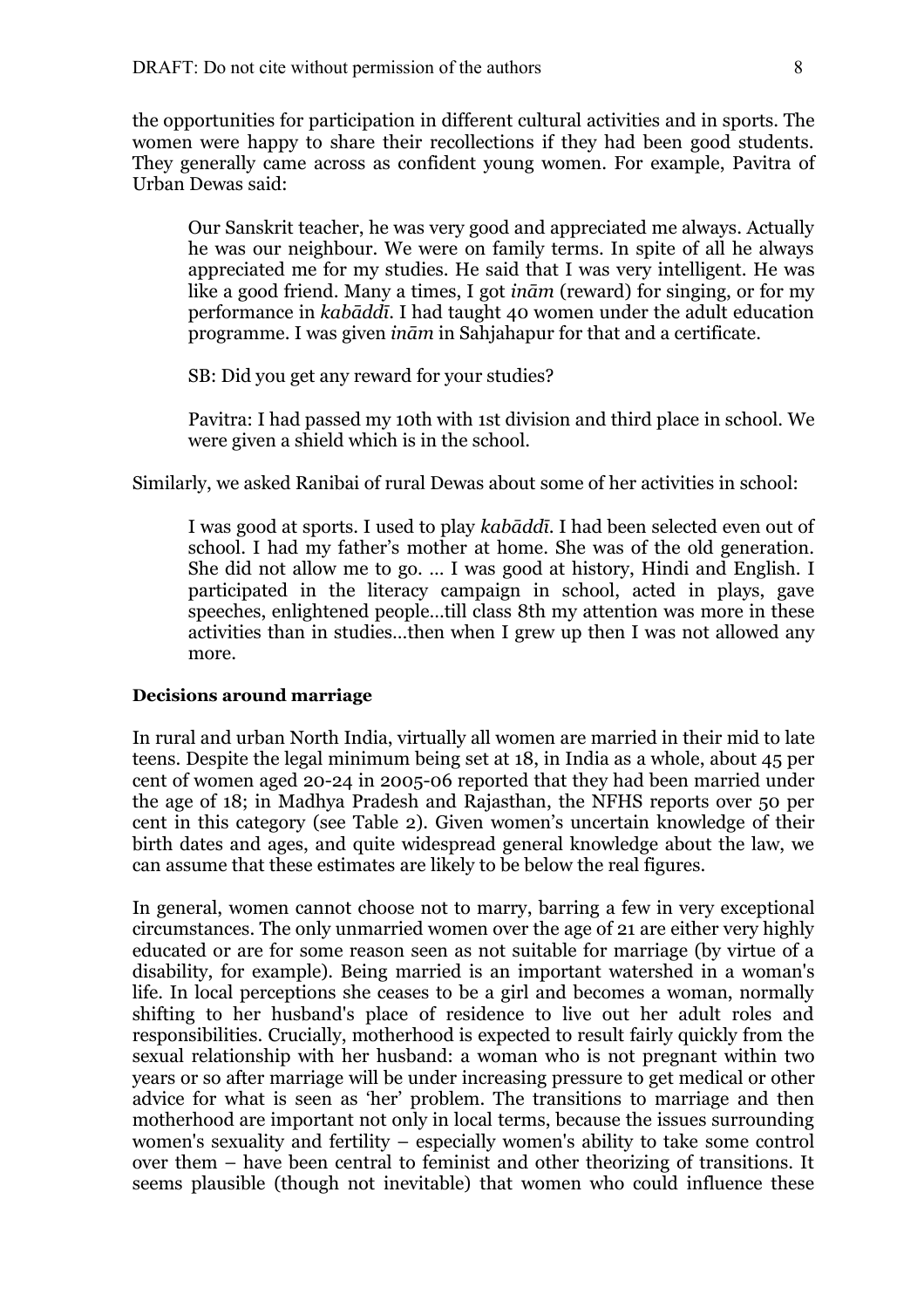decisions would also exercise more control over aspects of their subsequent lives than women who had no say over their marital destiny.

#### *Women with no schooling*

In rural Dewas and Alwar there is a general discourse that girls cannot influence whether or not they get married, when their marriage takes place, nor to whom they will be married. In our four communities, it is still almost unknown for a boy and girl to meet and talk to each other, even in the presence of others, before elders decide on a marriage. Generally, it is felt to be unseemly for a girl to raise objections about the boy whom her parents have selected. When the new bride arrives in her affinal home there is no preset positive equation with her husband. Our unschooled respondents had followed this pattern. However, there was a perception even among them that things were changing – in towns, for example, or if girls were educated, and that other girls had the opportunity to meet (or, more likely, to see) the man they were to marry beforehand:

If a mother-father arranges it, then what can be done? If I was educated then I would have said that I will not marry now … I was illiterate … wherever mother-father says I should marry, there would be fine*.* (RD2, Rural Dewas, 1-2 years of schooling, married at age 16)

Similarly, the fact that dowry is given is taken for granted. But even these uneducated women felt it is wrong and foolish to give into demands made by the boy's side. What the girl's parents gave the girl should be a token of affection, women said, their *dharma* (religious duty) and a way of ensuring respect for their daughter in her affinal home. Parents should—and did—give according to their capacity, felt our respondents. Many were a little abashed by the smallness of their dowry 'just a few vessels', they said, because they were poor. There is even a feeling of delicacy and support for the parents, who are seen to give what they can. Few young women reported choosing items for the dowry, because most young brides are too embarrassed to be involved. Parents often feel very strongly that their daughter's silence is a sign of her good upbringing and faith in their judgement. More generally, a girl may fear that her reputation would be so badly affected by any mistake she makes during the marriage arrangements that she might end up in an even worse state.

#### *The most educated women*

Here it seems that 10 or more years of schooling is needed to make a difference to a young woman's ability to have some kind of say in the timing of her marriage and her partner. For example, one woman with 9 years of schooling said she was afraid of the shame and embarrassment she would feel (or be made to feel) if she took a direct interest in such an explicitly sexual matter. We asked her if she felt ready for marriage when her wedding was arranged:

What ready? In villages mother-father do not ask. And one feels so shy that one cannot tell anything in front of the parents.) (RD16, Rural Dewas,  $9^{th}$  class, married at 15)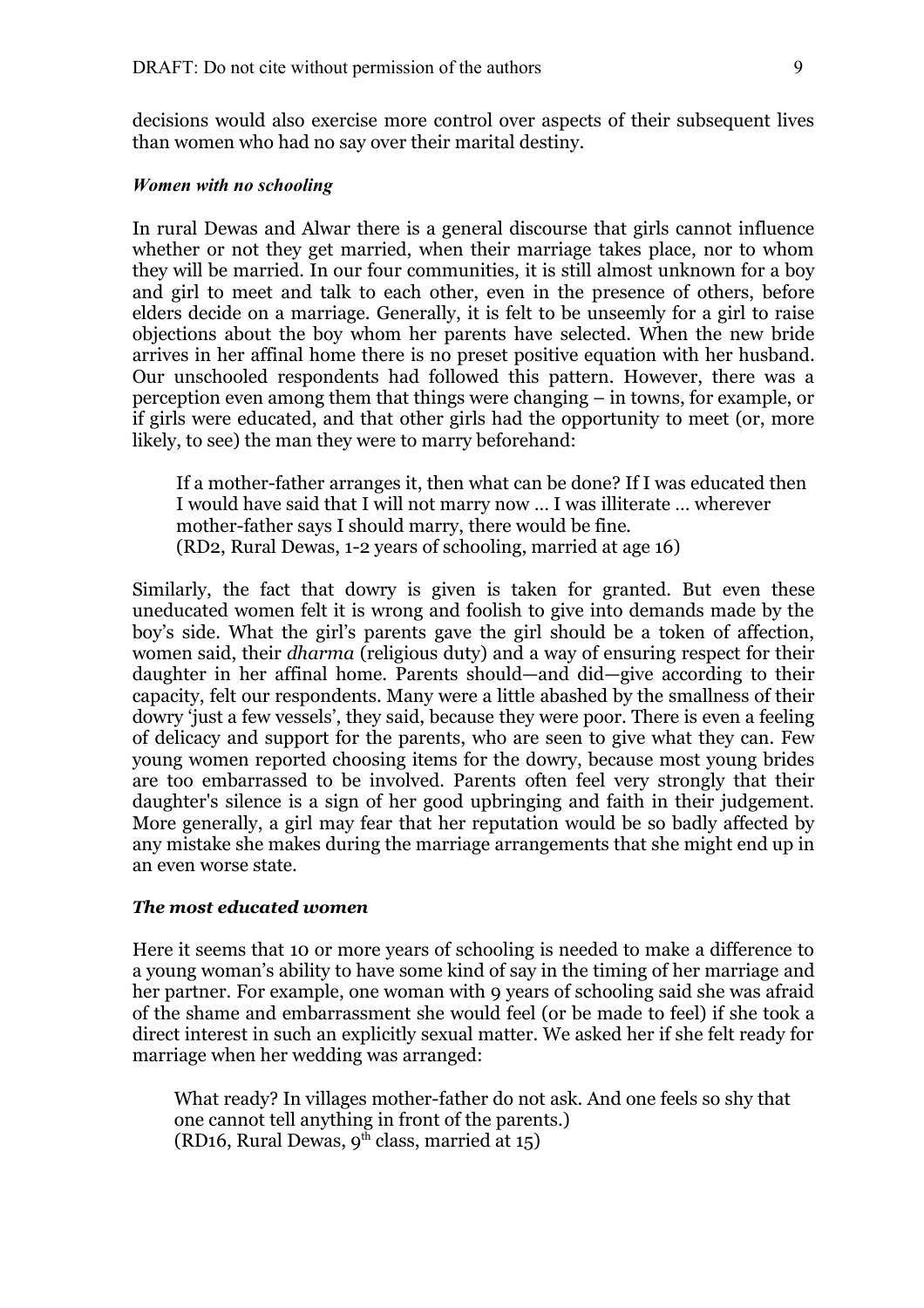Many of the most educated respondents had confidence and the capacity for negotiation, in their natal and affinal homes alike. Rashmi in urban Dewas was our most educated respondent. A graduate, she had married at 24 –very old by the standards of our sample. She had chosen her husband carefully, rejecting proposals if she did not like them or their parents. "Many proposals came … I refused, I didn't like them either in appearance or their parents, or I didn't like talking to them."

Similarly, Manju of rural Alwar told us, even before we could ask her anything about her choice regarding her groom, that she had met her husband before they were married.

I did see the boy. We met face to face in Alwar. Both of us were asked for our opinions before the marriage. I had told my mother that I'll not just see the photo but meet him as well. From the photo one can only see the face but after meeting one can find out the nature. Even my grannie [father's mother] said that both of us should meet. She is of the old generation but still knows that if the children do not like then there could be problems created.

Ranibai of rural Dewas was in between the two modes. In this case, the young man came and they talked but then left the choice to her parents:

He had come with his friend. I saw. I talked too. He said that if you don't like then speak out, if you like speak out even then. But I didn't say anything. Whatever parents do should be correct.

Some of the most educated women in our sample had been especially selected by the young men whom they married. This in itself is unusual. But here we have 'love marriages', often in typically Indian terms and would expect it to affect the intrahousehold relationships in these households. In particular, it could be expected to change the balance between the older woman – the husband's mother, and the young daughter in law.

Only in one case, that of Seema, do we have a classic romantic liaison in which the girl married a young man of a vastly lower caste and class and also with a visible impairment. The affinal family was both poor and uneducated although the boy in question could be called a success story because he was economically independent. The outraged natal family unsuccessfully took the boy to court but the court upheld the marriage. In four other cases the families played a large part in the story. For young Priya and her sister—who had been sent to town for schooling and were lodging with the family in question—the boy's mother contacted the natal family to explain the growing relationship between them and her two sons and both families were pleased. Similarly, in three other cases the boy in question declared that he would marry none other but this girl. He was supported by the girl's relatives. In one case they met several times before marriage but always accompanied by the girl's mother.

Kavita of urban Alwar imposed an unusual condition to be met by the boy's home – that it should have a toilet and a bathroom. She found the lack of privacy for these daily needs an impossible and unpleasant experience. In her dowry she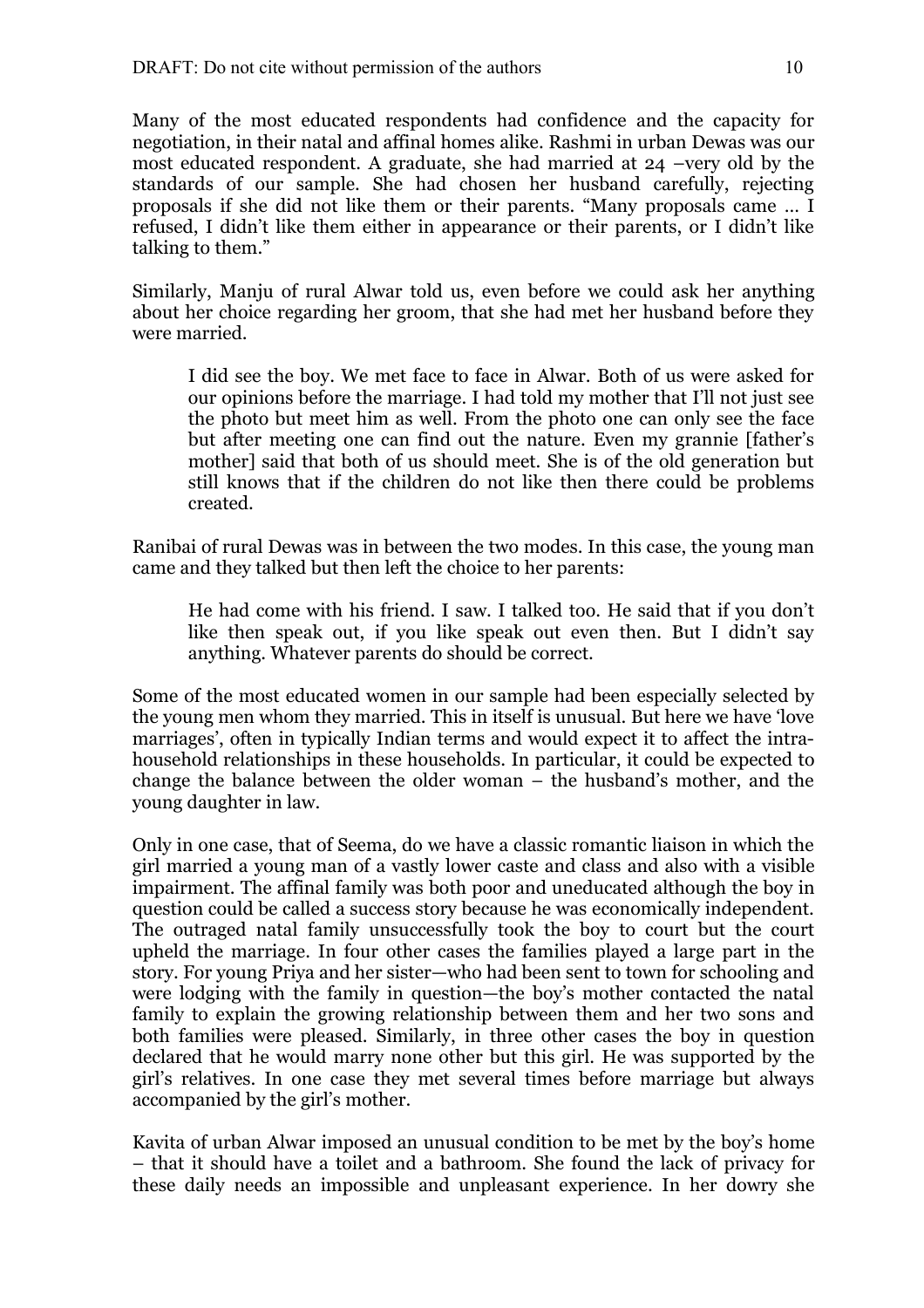asked for a gas oven – she did not want to be bent over a smoky oven in her affinal home. Several other respondents participated in choosing their clothes and jewellery and other items.

It is interesting that there is little difference in attitude to dowry between the two groups. A few respondents said that the custom of dowry was evil. But they seemed to be repeating messages from school rather than believing in them. Respondents —schooled and unschooled alike—generally felt that it was not their own education which dictated the dowry, it was the boy's status and qualifications. In practice, the somewhat better off families in this group often included consumer goods like a TV and a fridge along with the kitchen items and furniture for the girl's new home. In fact, the one spirited oration against dowry came from one of the older, illiterate respondents—who revealed that she got information about dowry deaths from the television:

If you want your daughter happy then stop taking and giving dowry. Dowry makes money dear and not the person. So many people kill girls or send them back to their [natal] homes. Daughters will stay happy only when there will be such a law that will culminate the give and take of dowry. There are such people also who cannot even afford one pair of clothes for their daughter. The law should be one for both rich and poor. The poor thinks (wishes) a lot but cannot do much.

## **Negotiating the terms of joint residence**

## *Women with no schooling*

These young women had entered their affinal homes often by their early teens (though in some castes they had been married two to three years earlier but had not begun cohabiting immediately). They were thus deeply in tune with the system having, as it were, been born into it. It was their work to look after everything in the house. In the two rural sites many poor young married women went out for wage labour in the fields. They understood their role in the affinal home very clearly and voiced it with disarming bluntness. As one said, 'My *sās* (mother-inlaw) also is greedy for me to look after all the work. Today too she was saying, "you, Mamta, you do a lot of work!" This particular respondent went out to work as a labourer and came back and cooked and cleaned and looked after the children. Notwithstanding her very poor health she continued with this on a regular basis. Similarly, another respondent in the same place said, 'My mother-in-law's only interest is that she gets her food.'

These women are aware that the household work will not be possible without them. And if they are doing wage labour then they have an additional tension in earning this money with their own hard work but not being able to control how it is spent. But they seem to find great difficulty in translating this potential power into substantive control over other aspects of their lives. For example, a key issue of dispute for young women is how often they are able to visit their natal homes (Jeffery & Jeffery 1988). When asked how often they visited their natal home they answered that they were completely dependent on the goodwill of their in-laws for this privilege. They cannot choose to go on their own, they have to be sent by their in-laws: 'They [her in-laws] just do not send' complained one. In this case she had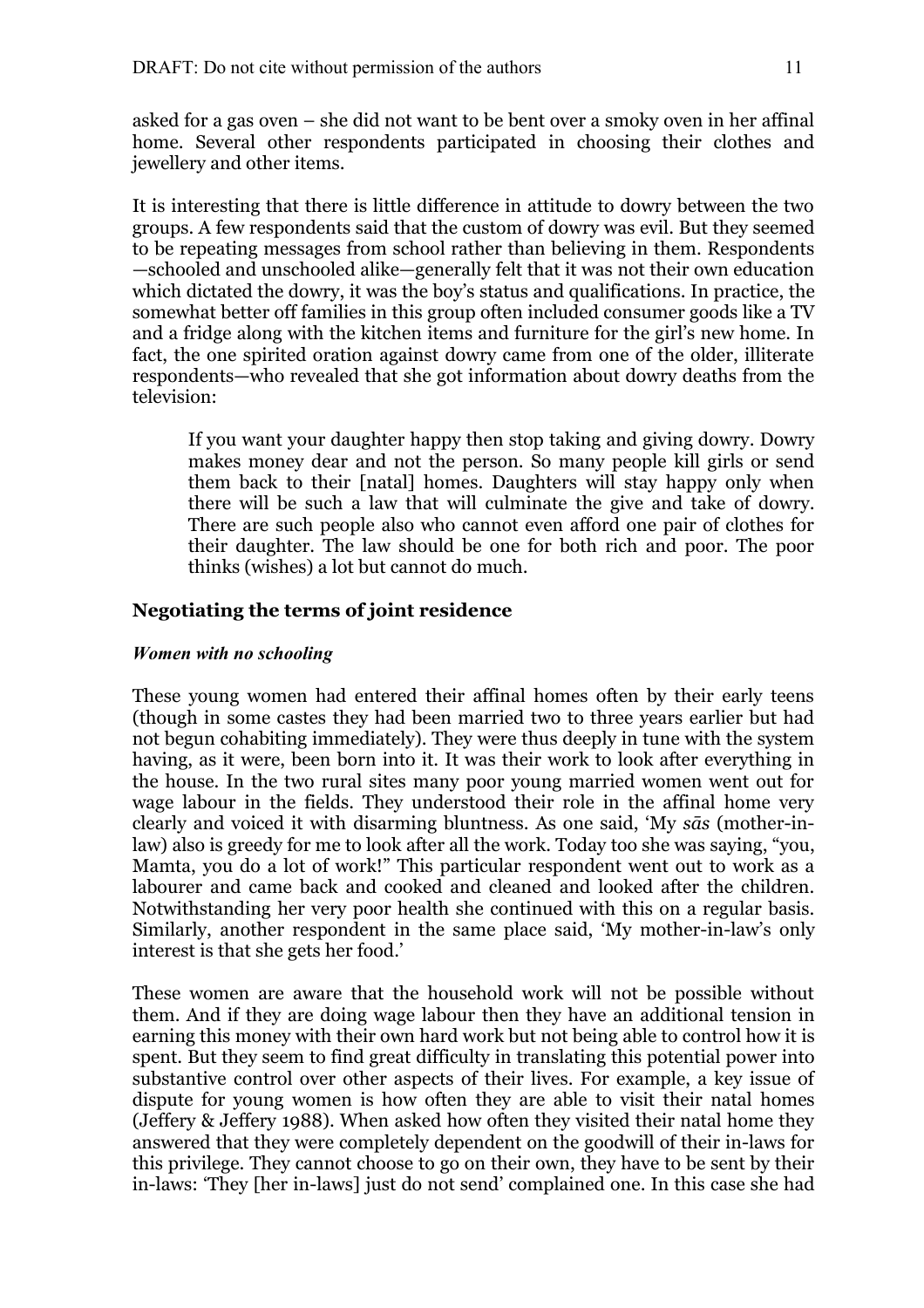not visited her parents for three years. Her case was extreme. Another said 'If they send then I can go. But they do not permit. They will send me for meeting but not for staying there for any time.' Those living in nuclear households and those in the urban Dewas sample had greater mobility than the others.

These young wives are also carefully insulated from monetary transactions. All provisions for the house are brought by the elders. In rare cases, the money is in their hands but even then they have to ask permission for spending even small amounts. Their clothes are bought by others, chiefly their in-laws or their husband. Even when the woman is going out for wage labour, as happens in the two rural sites, it does not give her control over financial resources or more respect and status in the household. The money goes to others in the family – to the husband's mother or to the husband.

On the whole, then, these women seemed to accept the domination of their mother-in-law and the husband. Even if the situation was uncomfortable the husband's family especially the parents-in-law were their '*zimmedāri'* i.e. responsibility. When we asked about what the mother-in-law found to praise in them, we received mixed responses. This may have been due to the frequent presence of the mother-in-law. Or it may just reflect the danger of stereotyping so many women as typical mothers-in-law. It could be that she was very good and loving and it could be that the issue itself was found questionable. A relationship between the mother-in-law and the new entrant into the same house was bound to be a conflictual one as the older woman sought to lay down the rules. Shyama, from urban Dewas felt there was no question of praise from a mother-in-law for her son's wife, and that their relationship is always conflictual: "What will motherin-law praise, it goes on for mother-in-law and a daughter-in-law". Indira of rural Alwar agreed: with a note of satire she leant forward with a gibe.

Does anybody say it's good? Is there ever a word of praise? If the daughterin-law does something there is criticism, and if she does not do it there is still criticism!

The husband did take decisions to move or not to move away from his parents but the women were not involved, at least openly. Few of these women were living in nuclear households, where the wife finds herself able to voice her own anxieties or concerns more easily.

## *The most educated women*

The affinal home is generally a highly constricted space for the young bride whether educated or uneducated, and even the most educated young women seem to be well aware of what they face. The confidence built during their formative years, seemed to have given them greater power of negotiation in their affinal homes in different aspects at different points of time. It is interesting to see the boundaries being drawn and redrawn in the process of these women settling down in their affinal households. The husband's parents, the husband himself and the young woman all play their parts. In general, the husband and occasionally his father are educated at least till class 10, and the mothers-in-law are illiterate but seem well able to cope with the stresses posed by the arrival of a more educated daughter-in-law.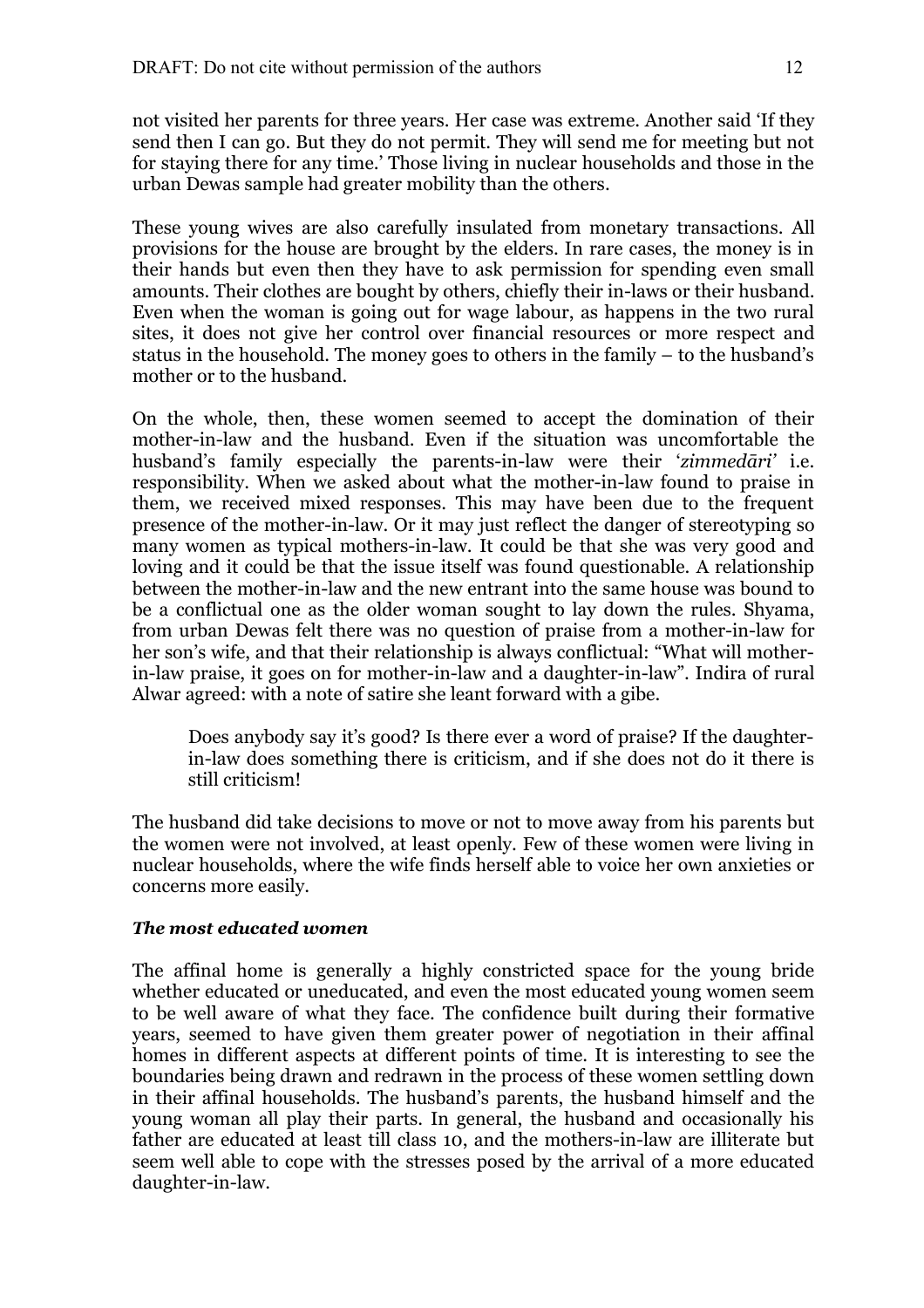Only in Seema's case is there outright rejection of many norms of life in a small urban slum. One factor is her reaction to joint living arrangements: 'I do not like living with other people.' This is revolutionary because it is so clear and straightforward. Generally, young women are quick to disclaim responsibility for any split in the family or the division of a joint household into nuclear units. Often even after such a split the husband's mother plays a major role in all major decisions. But Seema discusses nothing with her mother-in-law. Again, money is held in joint custody (both are self employed in the same small enterprise) and both have equal access to it. Generally, young women have no control over money. To her the earnings of her husband are their own. When asked if she had received any support for hospital expenses from her parents-in-law's family she says: 'what (why) will they give me anything? He [her husband] will earn, I will spend.' And yet Seema is on amicable terms with her husband's sisters and his brother's wives and she considers them her friends. She is also consulted, she says, when there is need of numeracy and literacy tasks, as she is the most educated member of the family.

A major difference between these women and the least educated is the husband's role. Most of these women describe his word as being 'law' and in this they do not differ from their unschooled contemporaries. Even Seema claims that she asks for permission before doing any thing. Renuka's in-laws did not mind if she continued with education. But her husband did. She did not continue.

But at the same time the relationship seemed different in subtle ways. They went to the markets with them, they appeared to talk more to them – about fertility matters, for example or when they were upset about something in the house. This was especially so in the case of those who had had 'love marriages' but was not exclusive only to them. Husbands often came across as caring, responsible and friendly. Divya looks forward to her husband coming home so he can help her with the children or they can watch a movie together. Kavita's husband carries her up and down the stairs as her leg is fractured and the bathroom is downstairs. He even comes home in the middle of the day to do so. Generally, the young daughterin-law has to ask for money for the most minor of tasks like making a phone call – and also find someone to accompany her. But some of these young men give their wives large sums of money so they can carry out important tasks. Divya has a thousand or two in hand so she can take the children to the doctor if necessary – she has two very small children. She roams Alwar freely on her own. He has no objection. Renuka's husband also tries to make her more independent. '*Kis bāt ka dar hai. Padī likhī hai*.' (What are you frightened of? You are educated.) He has coaxed her to start going to the children's school, and to negotiate their tuition arrangements.

It is the mother-in-law who is generally ever-present in and around the household, whereas the husband is there briefly. So these young women generally have to negotiate their own space. It is interesting that these young women who in many cases roamed freely before getting married – one even rode a motor bike earlier – are now willing to stay within the four walls and to allow others to do all the outside jobs for them. (In Seema's case, she and her husband work together and also live separately from his parents, so it is a different arrangement.)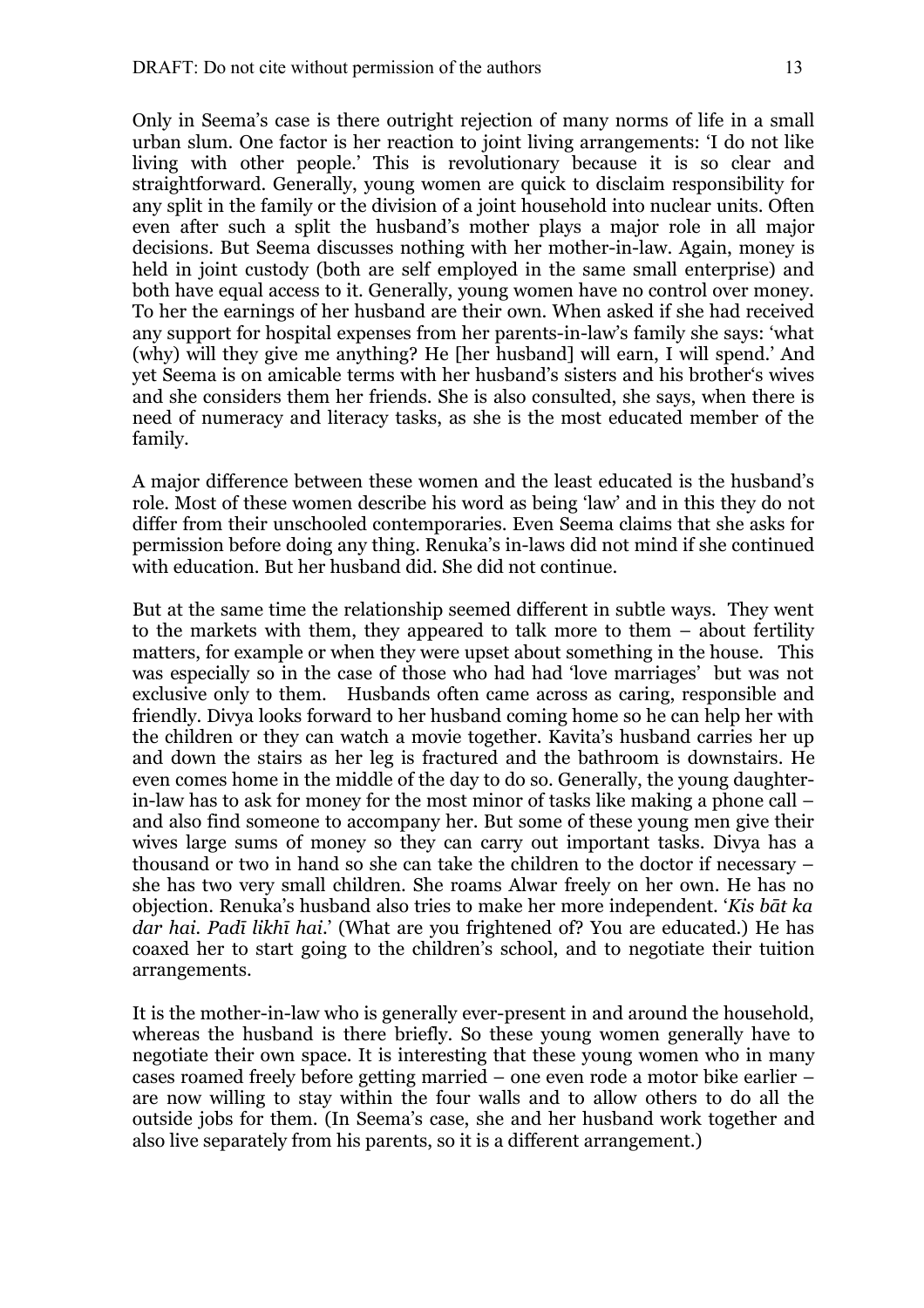Several mothers-in-law come across as unpleasantly dominating. Renuka's mother-in-law behaves like the stereotype of popular Indian serials. She taunted Renuka about her dowry, scolded her about her behaviour and about her cooking and so on. Renuka felt all the restrictions keenly. She says her weapon is to exaggerate whatever her mother-in-law commands in retaliation. In other words, if her mother-in-law asks her to cover her forehead, she will cover her whole face. But she says that her mother-in-law has changed a lot.

Kavita's strategy also seems one of exaggeration, though she has turned it into the ideal daughter-in-law framework. The young wife is not supposed to go out alone. Kavita just never goes out. This fact emerges as an unusual one because Kavita fractured her ankle when she went down to clean the drain which had got blocked. It is repeated again and again in the course of the interview – she never goes out and the one time she did this accident happened. She is supposed to be immersed in cooking, cleaning and child rearing. She does just that. Now that her own children are in school she is looking after her husband's sister's daughter – around a year old. Within the house she retreats only into her own room and will not even visit her sister-in-law downstairs. It is not clear whether she has built her own world with this strategy. Kavita's children now want their mother where they always find her – in her room. Kavita's husband also retreats to their room when he returns and calls for things to be brought to him here.

Most mothers-in-law blend strictness and support. They are keen on well behaved daughters-in-law. They share in household chores, are ready with experiential learning, (and commands), are careful of the health of their son's wife. In quite a few cases it comes across that that they understand that the daughter in law's education has status value and are hopeful that it can bring future returns, Ramkanya of urban Dewas told us that her mother in law was very proud of her because she can fetch a government job. The tensions between traditional roles and what education can offer emerge neatly in Priya's case (urban Alwar). When researchers visited her home her mother-in-law was leaving for another city where she would take care of her elder daughter–in-law's four month old infant while the younger woman concentrated on doing her BEd examinations. At the same time she would be leaving Priya at home, and she parted giving worried instructions in a stern voice:

If you want to go then go only once dressed in a sari properly. There will be other daughters-in-law there. Maintain a *ghungat* [keep your face shaded by your sari end], i.e. observe a respectful demeanour]. Touch the feet of the elderly people. Otherwise stay at home

In many cases a close relationship with the husband's mother emerged in the narration of stories in this group. Two daughters-in-law (Renuka and Priya of urban Alwar) said that their mothers-in-law had 'changed' implying that they had been more difficult earlier. Somehow harmony appeared to have been achieved—a harmony that was less common in the homes of the women with no schooling.

## **Fertility preferences and decisions**

*Women with no schooling*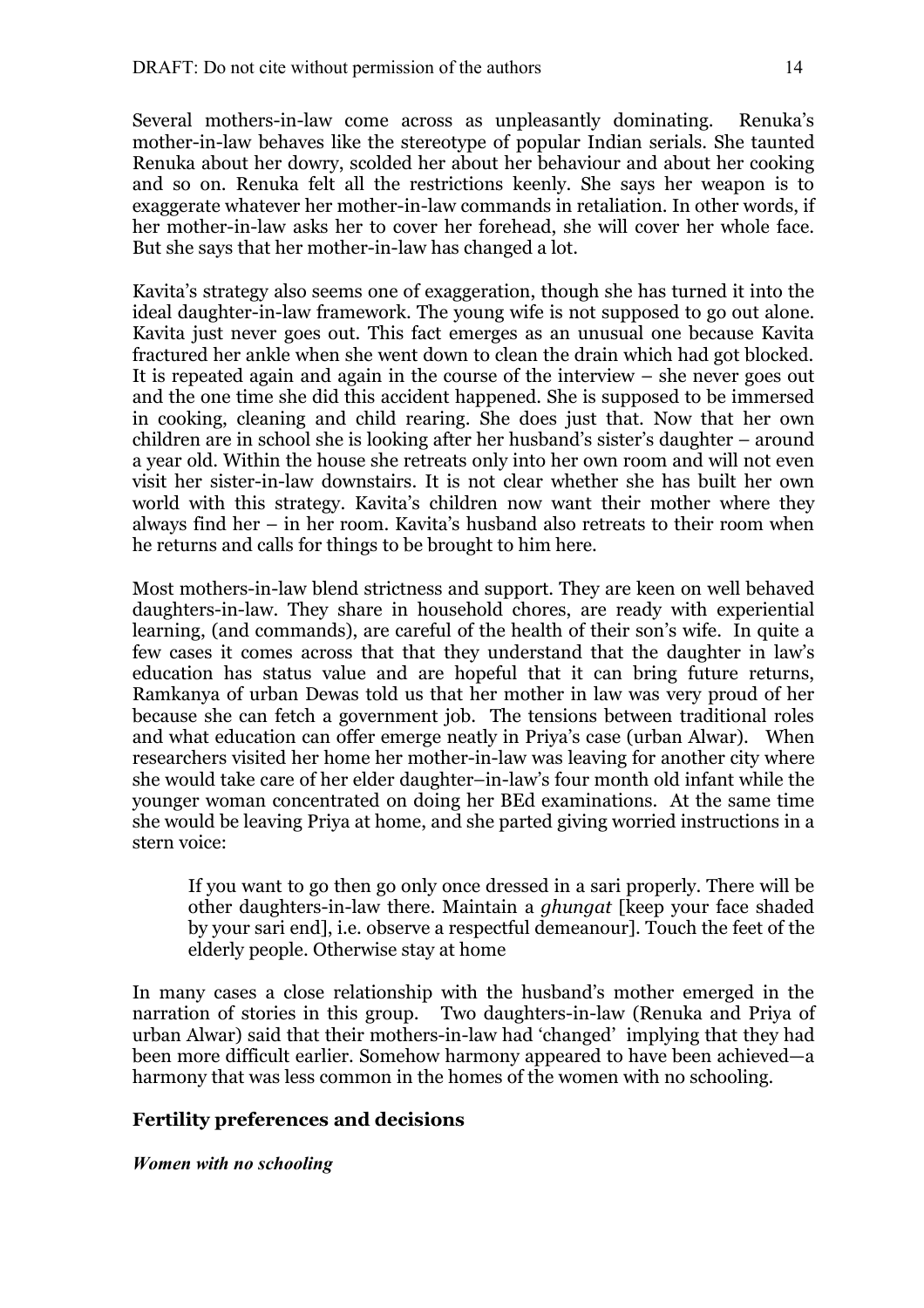In this sample it does not seem as though our young respondents have been exposed to many influences that might have affected their fertility preferences. While the data do not bring out all these factors clearly they do indicate the motivation behind the preference for small families among our uneducated respondents with little exposure to the outside world. Put simply, it is a matter of '*mehngāī*' i.e. that the cost of living has become too high. Rekha, in urban Dewas, had also learnt from television that she should not have more than 2-3 children; otherwise she thought it would be difficult to feed them, but other women made similar comments:

'There is poverty. With the income we have it is difficult to feed one child. Two is still OK.'

'The stomach of a large family can't be filled.'

It is not surprising that the problem of getting enough food for the children to eat should be stated so strongly. If not for economic stress women would not have been going for agricultural labour. A complementary factor appears to be the reaction to problems faced by the larger families of the previous generation. Most respondents had four to seven siblings. 'It is difficult to survive and feed many mouths' said one respondent. Some women compared their mothers' positions to their own, saying that their mother is unhappy because she has so many children.

Education was mentioned as a basic need which requires money as well:

'It is a time when everything is costly. It is difficult to have children taught.

'If you have few children, you can educate them well.

There is some evidence that these women saw schooling, including girls' schooling, as a norm which they welcomed; one that provided opportunities for their children that they themselves had been unable to take advantage of. Their comments linked schooling to aspirations for a life less stressful than their own  $-$  a life free from the dreaded uncertainties and poor income from casual labour.

The number of children desired varied between two and three. This was also for the most part the family size achieved, by means we discuss later. However, generally, this was not with considerable friction as different preferences were being expressed. Generally, the powerful mother-in-law tended to have her way. The contention among the women generally arose because of strong son preferences, more often expressed among the women, both young and old, than by the husband.

Women wanting smaller families in all four sites should have plenty of information available about contraceptive pathways. The state family welfare programmes have been among the most direct ways in which the state has engaged with poor women for several decades. Our researchers were sometimes confused with family planning motivators, and were told that they did not need to talk to a particular young woman because she had already been sterilised.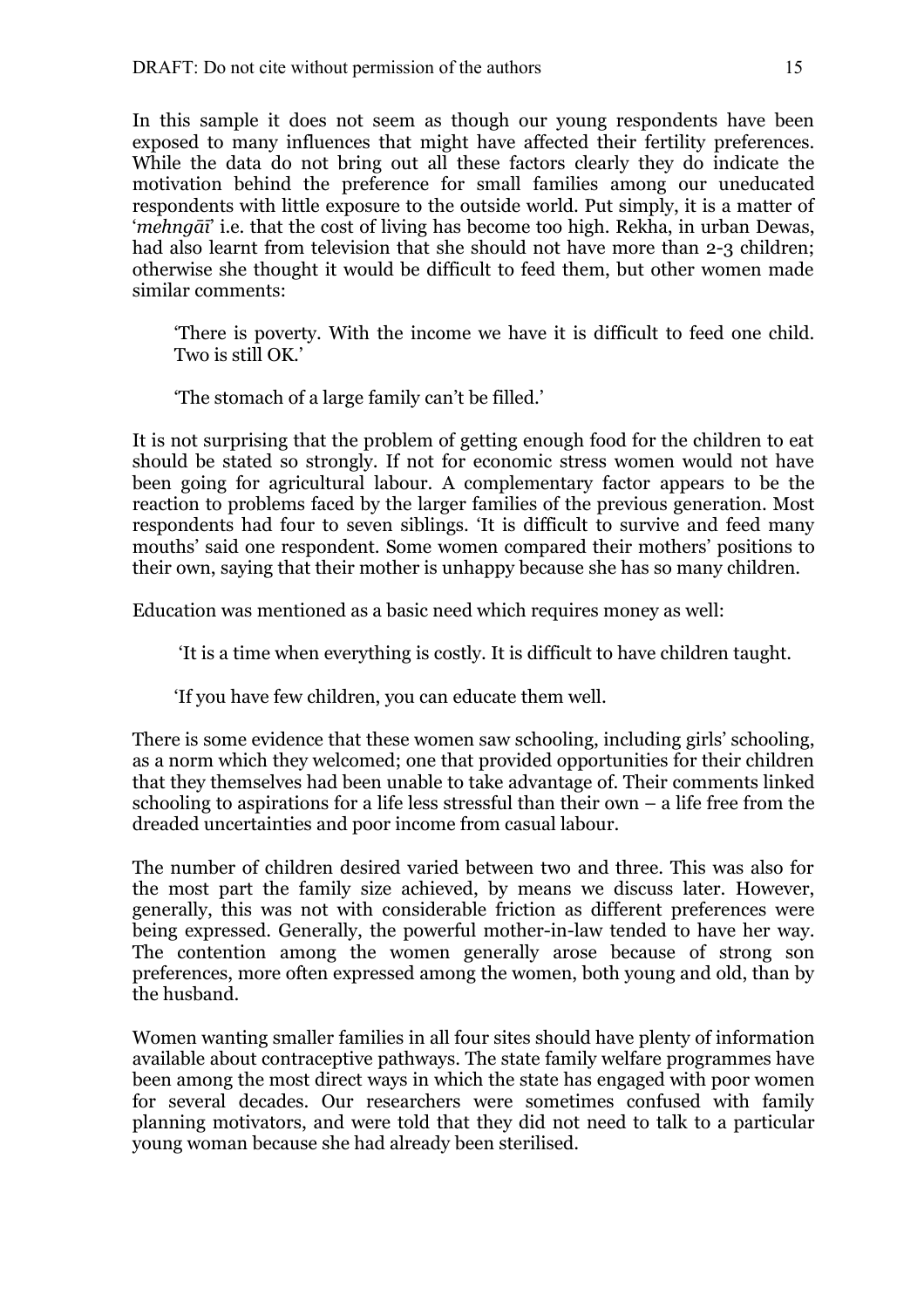The first birth was not planned. In the case of these young women this is even more important as they marry earlier on average than the educated ones. But most respondents also expressed a desire for well-spaced children. This they had learnt from media as well as their own common sense. When asked what contraceptive had been used for spacing of children, the most frequent answer was '*Kuchh nahi. Apne āp*' (Nothing, [the coming of babies happened] on its own). Occasionally there was talk of 'DNC' (dilatation and curettage, i.e. a surgical abortion). But here there was a slight feeling of discomfort as if it was a sin. Condoms were almost never mentioned. One of our respondents carefully hid what she felt was an absurd device away from her children, because they would use it as a balloon. Many women spoke of contraceptive pills, though few used them – they disliked them, saying that they caused nausea. The result was a dearth of contraceptive usage rather than a story of contraceptive usage.

The most acceptable and also the most frequently used method was female sterilization.[4](#page-15-0) In this respect they are like other women in Rajasthan and Madhya Pradesh, where sterilisation is the preferred form of contraception, with more than one-third of women aged 15-49 in Rajasthan already sterilised, and 44 per cent in Madhya Pradesh, according to NFHS-III.

It was not at all clear how this particular method had won so much favour with these respondents. Male sterilization was rare – in fact women feared the loss of their husband's ability to earn a living – but female sterilization was accepted as a matter of course[.](#page-15-1)<sup>5</sup> Even husbands and mothers-in-law were found to advocate this route. It was used even by women who did not go in for institutional deliveries. Perhaps it was being pushed through antenatal checkups as a desirable goal. Or it may be that the financial incentive being offered made it attractive.

Sterilization was sometimes one pathway that was actually open to the woman even if the path was lonely and she had no support. Condoms were not mentioned and male sterilisation resisted by men and women alike. Santoshi's story of thwarted ambition for early sterilisation and her final decision to go ahead whatever the consequences is interesting. Though many had a sense of agency, she was the only one to voice a fear of punishment. (Like others she was forbidden to have an operation because a second son was needed.)

After the birth of my two children I told my mother that I wanted to get my operation done ,,, But then my husband retaliated and said ,,, two children are too few. … My third child was born in the hospital and then my mother asked me to get operated. But this time again my husband did not agree.

SM: How did you react to this? Did you say anything to your husband?

Santosh: ,,, now what do I say? [The implied meaning here is that if one goes against a husband there is a fight.] My fourth child was born in the

<span id="page-15-0"></span><sup>&</sup>lt;sup>4</sup> (Van Hollen 2003) and (Säävälä 2001) describe situations in south India where sterilization of woman aged 20-25 with one or two children is now common.

<span id="page-15-1"></span><sup>&</sup>lt;sup>5</sup> Ranbaxy, a leading Indian pharmaceuticals company, and the Population Foundation of India jointly ran an integrated reproductive and child health programme from 2001 in Dewas district, and attempted to help the District Collector meet a target of 3,000 vasectomies in 2006, but found this very difficult. We are grateful to Erin Court for this information.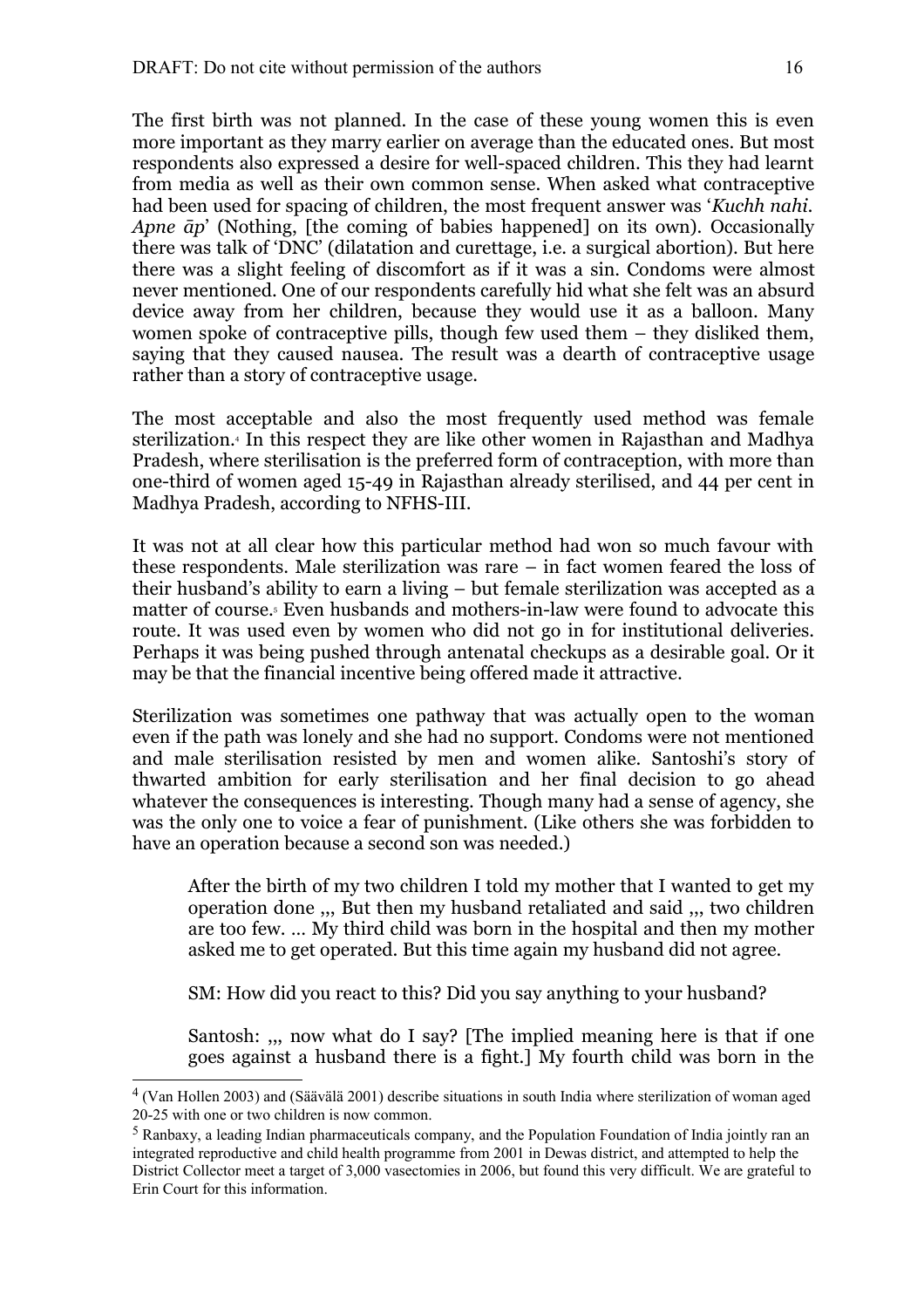Mithilesh Hospital. … Then I got it done forcefully. I thought now I have to get it, if he wants to keep he can keep, if he wants to beat me then let him.

There is a positive side to the picture. The demand for contraception is being met to a large extent through accessibility to the procedure of sterilization. Definitely this will result in healthier mothers, healthier children and better life chances for all. This is no mean achievement considering that women often complained of *'kamzorī'* or weakness—though the conditions of sterilisations are not always safe or hygienic, nor are ethical issues (of informed consent for example) always taken seriously.

But there are inequities and dangers in the situation. From the responses received sterilization procedure was not always the best of alternatives. There are medical as well as a rights issues. To look at the former first. Dependence on sterilization seemed an important part of the unmet demand for contraception. Doctors were reported to have refused till the woman became stronger. Since they used no other method they were thus exposed to more pregnancies. Second, there was the stipulation according to them that 8 days of rest were needed. They were hard put to it in some cases to find someone to take over the house for this period. Secondly, an over reliance on this method has a sense of inequity resulting from inadequate knowledge and a family planning programme which is not effective enough. For young mothers to resort to a step of this finality after bearing the all important son could be somewhat unwise – given the poor health status of most women. But as Alaka Basu has noted, 'A sterilization as soon as the required number of children has been borne (and this number has decreased for several reasons) allows younger women to be ceded many of the freedoms of the naturally post-procreative woman' (Basu 2002: 359). We have yet to see if this will happen in Rajasthan and Madhya Pradesh as it has in Karnataka and Tamil Nadu.

## *The most educated women*

The fertility preferences of the most educated women were again clearly for few children, and the reasons quoted were also similar to those cited by the women with no schooling. Most often the desired family sized ranged between one and two children. Of course, aspirational goals leave no bar to the money required to bring up each child.

The usage of contraceptives by these young women showed reasonable knowledge of a variety of contraceptives. Where there is data on the source of knowledge it is attributed to other sisters-in-law in the affinal home and doctors. All the couples (except Seema who had a fertility problem) used contraceptive measures not to plan the first child but to plan the subsequent births. Husband and wife discussed this issue and the husband played a role. Renuka's husband for example, found her having trouble taking Mala D and told her he would use condoms. Divya's husband is against her taking the pill. He uses condoms but unfortunately they still had the next baby and now have two very small babies, a situation which is driving young Divya to desperation.

Mothers-in-law had a mixed role, often decisive. Priya's mother was willing to let Priya abort her *first* child as Priya felt she was too young but the medicine she gave her failed. In general, the older women appeared to feel that the first birth should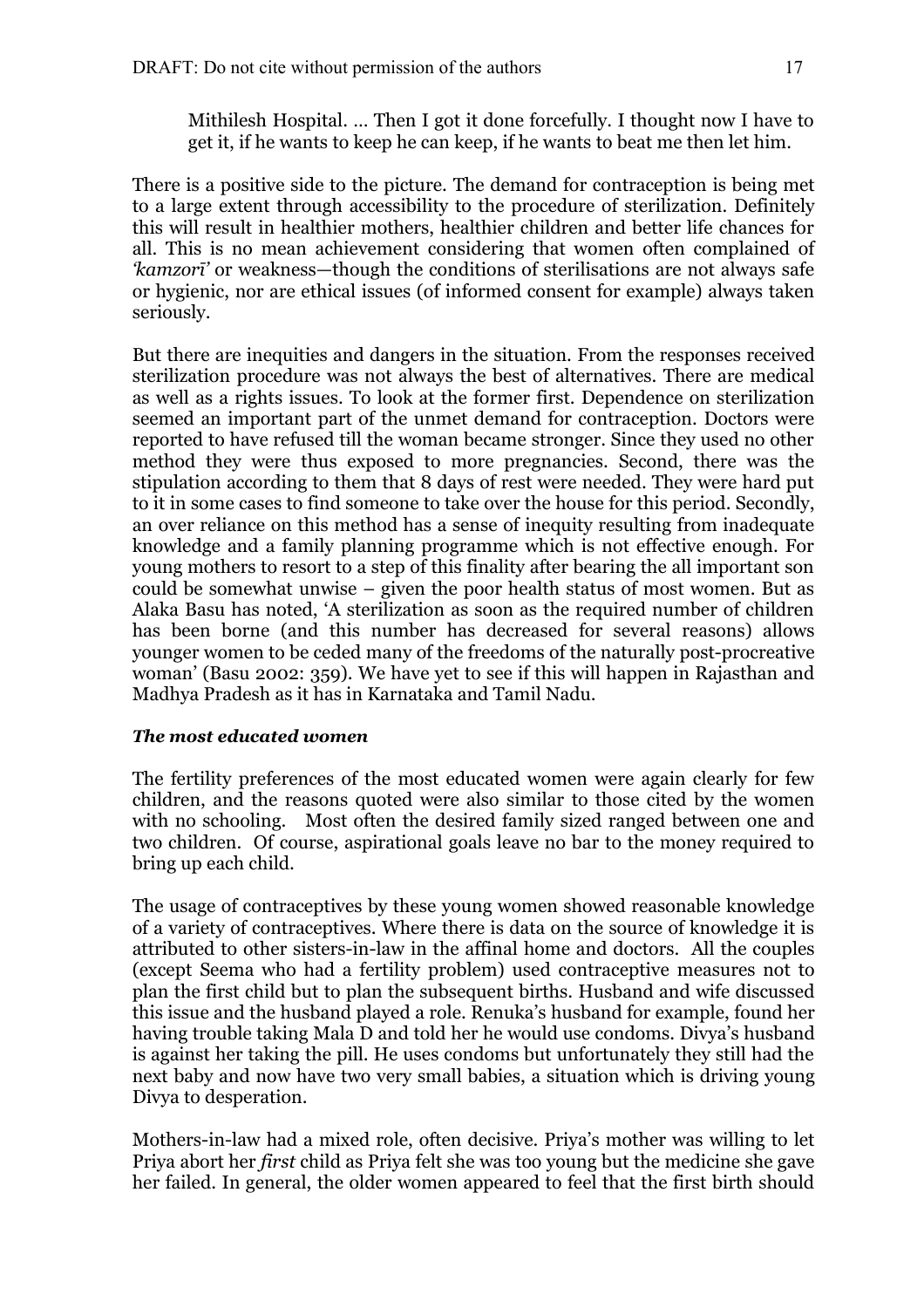be as nature wills it and this is also what Divya's gynaecologist told her too. Kavita's mother-in-law wanted her to have the children without spacing. This is what Kavita obediently did.

Son preference continues to exert powerful pressure even as respondents claimed that both were equal. Their faces usually glowed when their sons entered the room or area in which we sat. In fact, sterilisation was the route adopted by obedient Kavita in spite of her mother-in-law's instructions perhaps in sheer fear that she would meet the same fate as her sister in law. She had chased the dream of two sons as the mother in law demanded. Kavita took this step after her second daughter. Her husband's indifference to whether the child was a boy or a girl gave her the mandate for this. She herself felt frequent and recurrent pregnancies would be her lot.

I get pregnant very easily. I decided myself [to be sterilised]. My husband said that a girl or a boy were the same to him.

Kavita's sister-in-law kept moaning to us about the travails of seeing to her four daughters – a number which was owing to the '*lālach*' [greed] for sons.

As Table 4 shows, Kavita is not the only one of the educated group to opt for sterilisation but this is not done because it is the sole recourse, and sometimes it doesn't work. Manju of rural Alwar, unusually for a woman with so much schooling, has four children. We asked her how many children she wanted:

I wanted three but had more. My husband said, "I want one girl and one boy." I did arrange for the operation to be done earlier but I had fallen very ill. The doctor refused to do the operation because blood was not enough and I too had become weak."

Again, it is not clear why the educated respondents have a better knowledge base about contraceptives and are better disposed to it. Can we link it to a long schooling process which has made receptivity to knowledge greater as well as a willingness to try out different technologies? In Dewas there had been a very active intervention in a public-private partnership is particularly striking for the way in which participants in this group were able to describe their interactions with medical personnel. It may be that the educated medical personnel interact with the educated women in a more egalitarian and less dictatorial mode. In other words, it may be less the changes in the educated women themselves, and more in the ways they are perceived and responded to by others, particularly government personnel and professionals, that make the difference, but our data here allow us to do no more than to speculate.

## **CONCLUSION**

We should reiterate that this paper represents only a very preliminary analysis of the data. We hope to consider in more detail the position of rural young women with 8 years of schooling. In some important respects (particularly the extent to which they stand out amongst their peers) they may be similar to women with 10 years or more of schooling in urban areas. We shall also take into account the findings from the household survey, to be carried out in Rajasthan and MP, before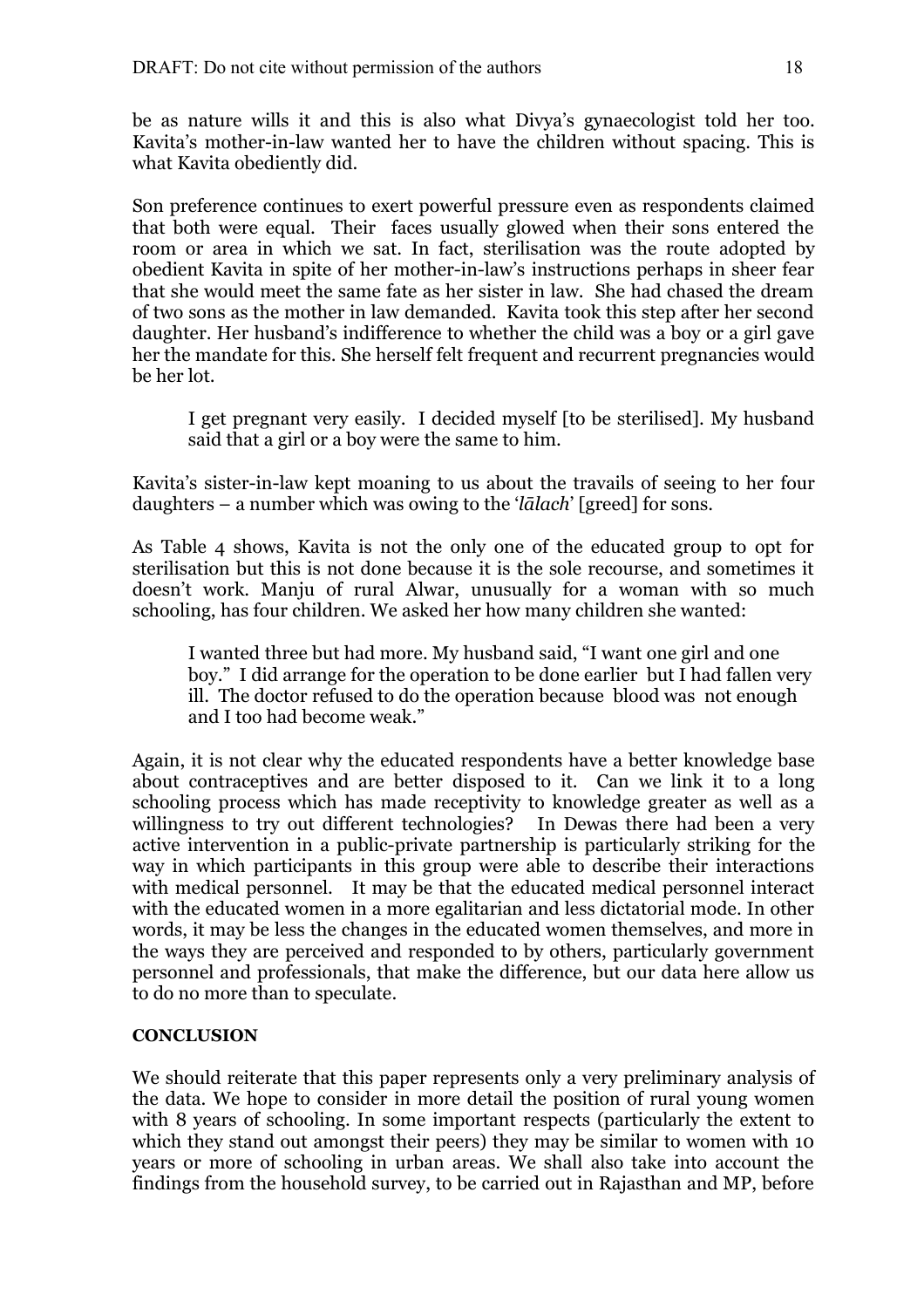we can be sure that the picture we present here can be sustained in the light of quantitative data.

Two contrasting stories have emerged so far, however. On the one hand, in some important respects, the conditions of young educated and uneducated women remain apparently barely affected by the changes that are sweeping across India. At key transitions—whether or not to stay in school, who to marry, and when young women remain heavily disadvantaged. In their early married life, they have little scope to delay child-bearing, and even in questions of total family size, others (especially their mothers-in-law) continue to play very important parts in the decisions that are reached. But schooling plays a role even for uneducated women: they seem to have internalised the idea that their own children should not miss out on schooling in the way that they themselves did. They see schooling their own children as a parental responsibility, in ways that previously perhaps only arranging their marriages was. In a context of rising aspirations, even those whose current financial situation may be fairly desperate see schooling as an essential part of their lives, in ways very different from the perceptions of their own parents.

Couples – whether educated or not – are thus increasingly able to have the number of children which they actually want. This may happen through better knowledge about contraceptives, in having a more positive attitude towards them, or through more autonomy in using various contraceptive methods. But, interestingly, it is also influencing the number of children actually wanted. Education is being perceived as an enabling factor for the future and one that is a prerequisite both for boys and girls even among uneducated groups. For families close to the brink and resorting to wage labour for their needs, having smaller families makes sound sense for the future.

The other story is the potential for transformation available to young women who manage to get as far as 10 years of schooling. It is not yet clear from our interviews what is most efficacious about the schooling experiences. For some women it has clearly been the chance to meet young men outside the control of their natal families. For others, it may be the self-confidence to deal with government officials, whereas for yet others it is the access to information (for example on the benefits of immunisation) that gives them the courage to take decisions or ensure that their voices are heard.

However, a cautionary note needs to be sounded. Even if motivation for small families is strong, better livelihoods, quality schooling and a more sensitive health care system remain at the core of the potential for improvements in maternal and child health. Reproductive citizenship—in the sense of rights that women have to be in charge of their own transitions to marriage, to motherhood and to control over their own fertility—cannot be achieved in a vacuum. Schooling cannot be an alternative to improvements in the social and economic rights of poor people, and focusing on schooling must not detract attention from the reforms that are needed to improve incomes and make health services affordable and approachable for the poor.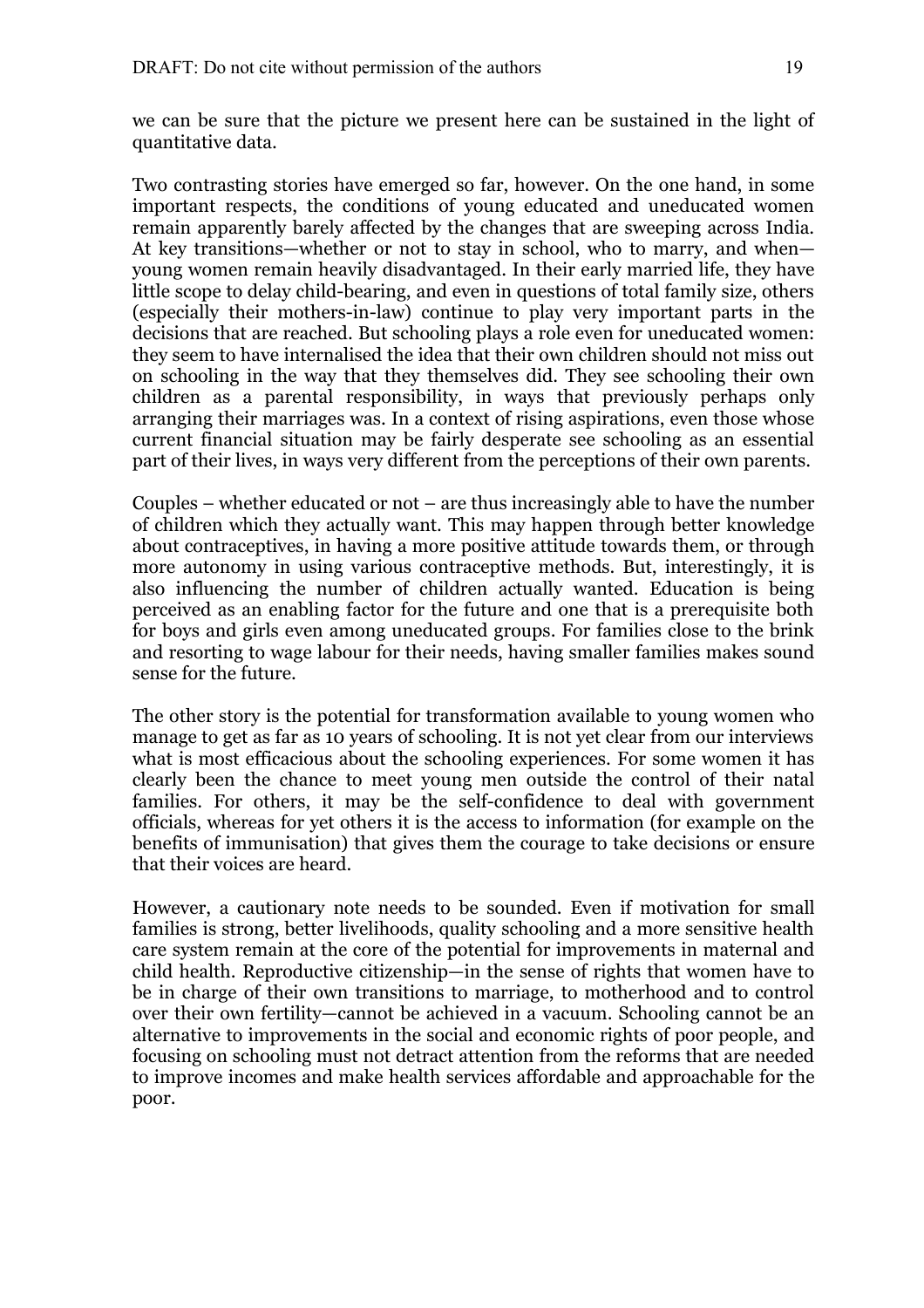|                       | <b>No Education</b> |      | $\leq$ 8 years complete <sup>2</sup> 8-9 years complete <sup>2</sup> 10 years completed All women | and above <sup>2</sup> |      |
|-----------------------|---------------------|------|---------------------------------------------------------------------------------------------------|------------------------|------|
| India                 |                     | 50.9 | 50.6                                                                                              | 58.9                   | 52.5 |
| <b>Madhya Pradesh</b> | 46.5                | 46.2 | 40.0                                                                                              | 54.5                   | 46.7 |
| Rajasthan             | 38.4                | 37.6 | 40.6                                                                                              | 58.3                   | 40.2 |

## **Table 1: Percent of currently married women who usually participate in household decisions, 2005-06**

Source: National Family Health Survey 3,

### **Table 2: Selected educational and social indicators for India, Rajasthan, Madhya Pradesh, Alwar and Dewas.**

|                                                     | India | MP    | <b>Dewas</b> | <b>Rajasthan</b> | <b>Alwar</b> |
|-----------------------------------------------------|-------|-------|--------------|------------------|--------------|
| Female literacy rate (ages 7 or above) (2001)       | 54.0  | 50.5  | 44.9         | 44.3             | 43.9         |
| Total fertility rate                                | 3.2   | 3.9   | 3.8          | 4.2              | 4.5          |
| Percentage of women aged 20-24 married below        | 44.5  | 53.0  | (68.0)       | 57.1             | (44.8)       |
| 18 (minimum legal marriage age) (2005-06)           |       |       |              |                  |              |
| Sex ratio (boys per 100 girls) of children aged 0-6 | 107.8 | 107.2 | 107.0        | 110.0            | 112.6        |
| (2001)                                              |       |       |              |                  |              |

Sources: Female literacy rates and sex ratios: 2001 Census

Total fertility rates: 2001 Census (Rajan 2005)

Age at marriage data: Third National Family Health Survey, 2005-06 (Data for Alwar and Dewas are from the Reproductive and Child Health Survey, with less reliable figures)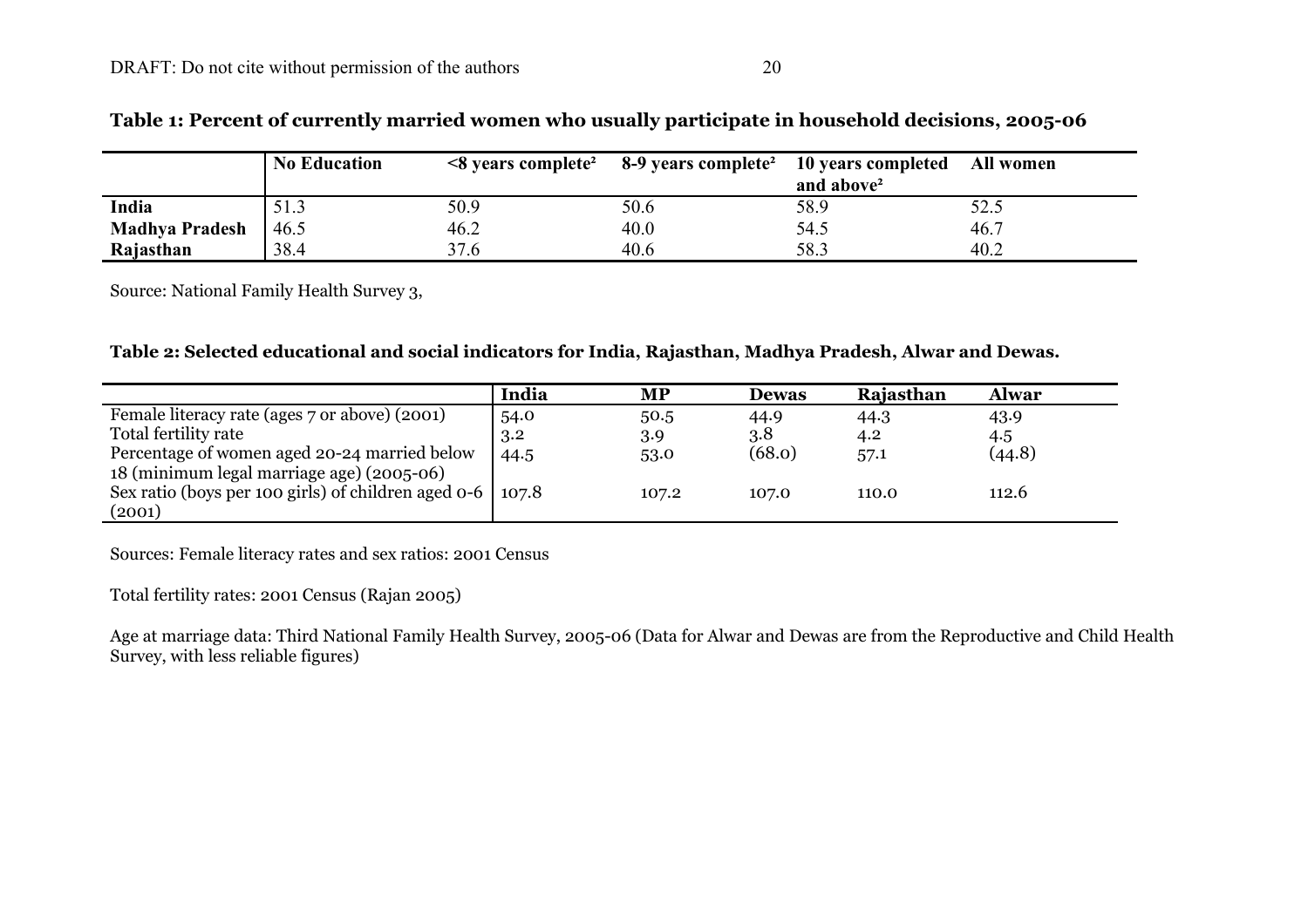|                          | Dewas (MP) |       | Alwar (Rajasthan) |       |
|--------------------------|------------|-------|-------------------|-------|
|                          | Rural      | Urban | Rural             | Urban |
| <b>Population Total</b>  | 1965       | 1689  | 2769              | 1590  |
| N of Households          | 344        | 352   | 461               | 300   |
| Average household size   | 5.71       | 4.80  | 6.01              | 5.30  |
| Percentage of households |            |       |                   |       |
| in different categories  |            |       |                   |       |
| SC/ST                    | 30.2       | 28.4  | 30.4              | 58.3  |
| <b>OBC</b>               | 38.4       | 32.7  | 34.9              | 9.0   |
| Other Hindu              | 16.3       | 25.9  | 28.6              | 25.3  |
| Muslim                   | 15.1       | 13.1  | 6.1               | 7.3   |
| Percentage of households |            |       |                   |       |
| with wage labour as the  |            |       |                   |       |
| main occupation          |            |       |                   |       |
| SC/ST                    | 80.8       | 59.0  | 42.1              | 38.9  |
| <b>OBC</b>               | 27.3       | 33.0  | 26.1              | 11.1  |
| Other Hindu              | 17.9       | 33.0  | 7.6               | 17.1  |
| Muslim                   | 57.7       | 47.8  | 25.0              | 27.3  |

## **Table 3: The four RECOUP sites: Economic and Social Indicators**

Source: Household censuses conducted by CORD, 2007.

Notes: SC/ST = members of the Scheduled Castes and Scheduled Tribes

OBC = Members of Other Backward Classes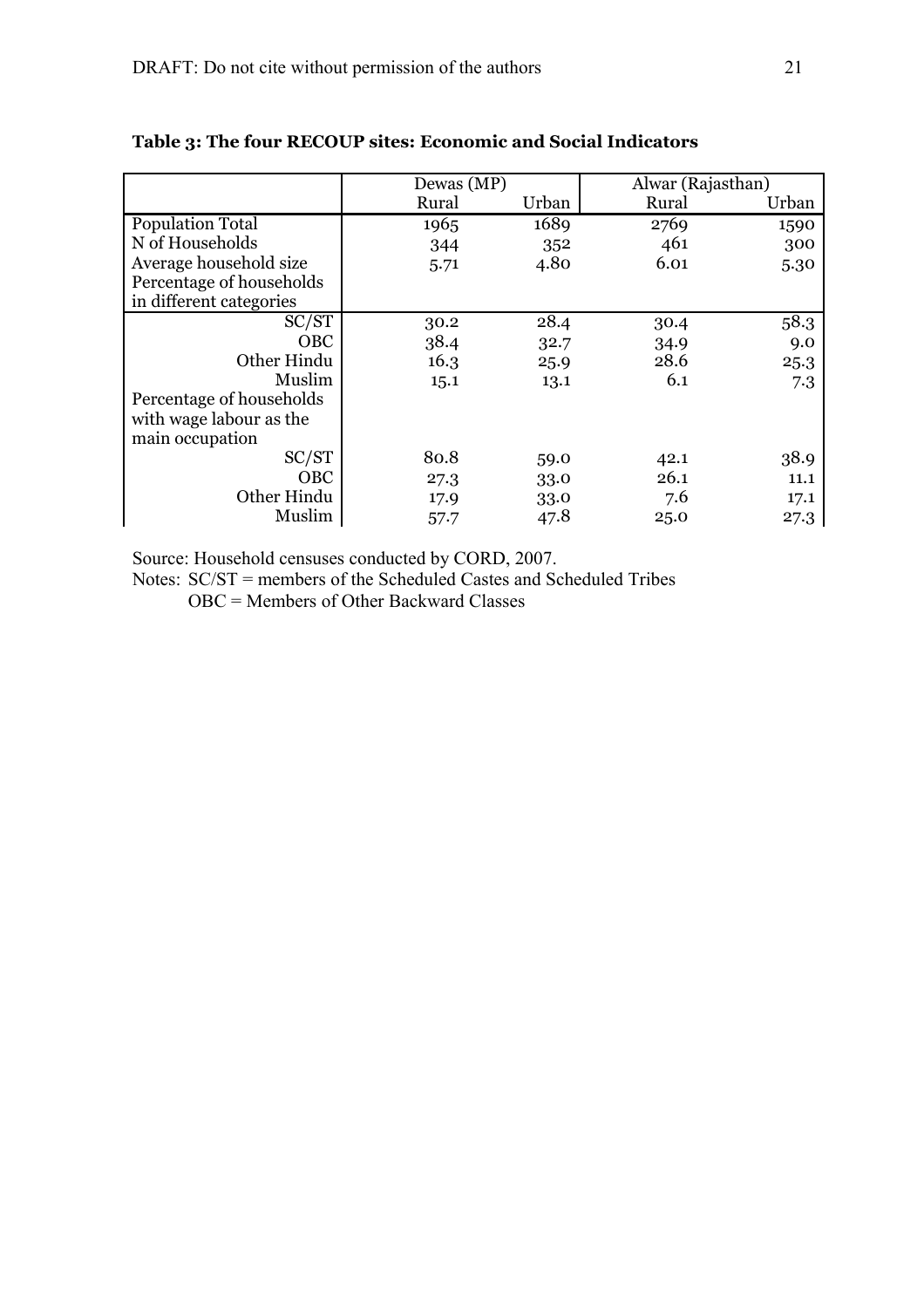|                     | <b>Education groups</b> |                 |                |                |  |
|---------------------|-------------------------|-----------------|----------------|----------------|--|
| <b>Location</b> and | None or only            | Upper primary   | Secondary or   | <b>TOTAL</b>   |  |
| Ethnicity           | Primary                 | $(classes 6-8)$ | above (class 9 |                |  |
|                     | (classes 1-5 or         |                 | or more)       |                |  |
|                     | less)                   |                 |                |                |  |
| <b>Alwar rural</b>  |                         |                 |                |                |  |
| SC/ST               | 53                      | 13              | 12             | 78             |  |
| OBC                 | 41                      | 17              | 24             | 82             |  |
| Others              | 3                       | 7               | 38             | 48             |  |
| <b>Muslims</b>      | 14                      | $\mathbf 0$     | $\mathbf 0$    | 14             |  |
| <b>Totals</b>       | 111                     | 37              | 74             | 222            |  |
|                     | (50%)                   | (17%)           | (34%)          | $(100\%)$      |  |
| Alwar urban         |                         |                 |                |                |  |
| SC/ST               | 35                      | 19              | 32             | 86             |  |
| OBC                 | $\Omega$                | $\mathbf 0$     | $\overline{4}$ | $\overline{4}$ |  |
| Others              | $\overline{4}$          | $\mathbf{1}$    | 8              | 13             |  |
| <b>Muslims</b>      | 14                      | $\mathbf 0$     | $\mathbf{1}$   | 15             |  |
| <b>Totals</b>       | 53                      | 20              | 45             | 118            |  |
|                     | (45%)                   | (17%)           | (38%)          | (100%)         |  |
| Dewas rural         |                         |                 |                |                |  |
| SC/ST               | 35                      | 5               | 7              | 47             |  |
| OBC                 | 18                      | 12              | 30             | 60             |  |
| Others & DK         | 16                      | 11              | 13             | 32             |  |
| <b>Muslims</b>      | 25                      | 6               | $\overline{4}$ | 35             |  |
| Total               | 94                      | 34              | 54             | 182            |  |
|                     | (52%)                   | (19%)           | (30%)          | (100%)         |  |
| Dewas urban         |                         |                 |                |                |  |
| SC/ST               | 32                      | 14              | 3              | 49             |  |
| OBC                 | 20                      | 16              | 15             | 51             |  |
| Others              | 12                      | 13              | 6              | 31             |  |
| <b>Muslims</b>      | 13                      | $\mathbf{1}$    | $\overline{4}$ | 18             |  |
| Total               | 77                      | 44              | 28             | 149            |  |
|                     | (52%)                   | (30%)           | (19%)          | (100%)         |  |

**Table 4: Schooling levels of married women aged 20-29 in the four RECOUP research sites**

Source: Household censuses carried out by CORD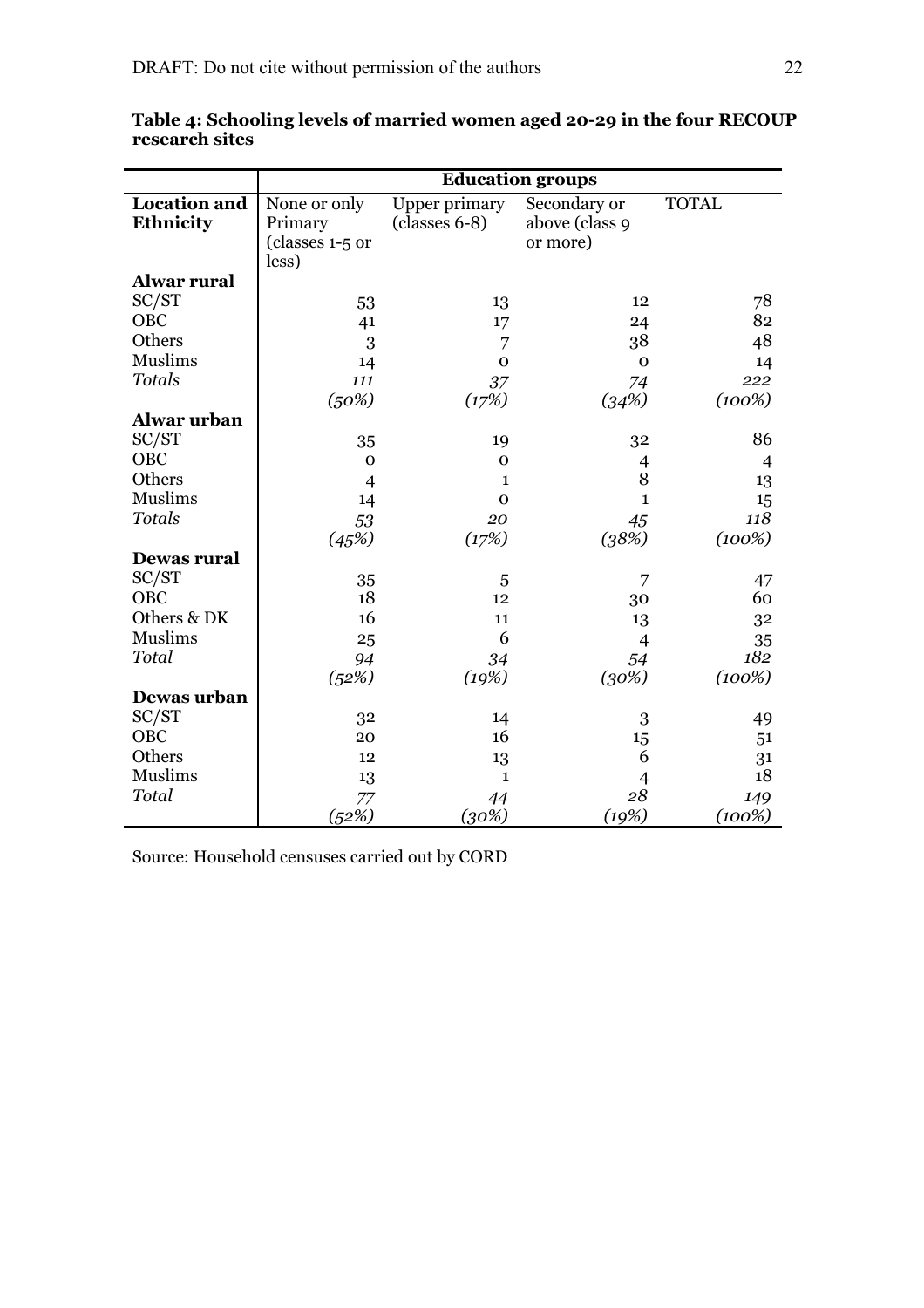| N of women with<br>none or 5 and less<br>than 5 years of |       | Dewas (MP) | Alwar (Rajasthan) |                |  |
|----------------------------------------------------------|-------|------------|-------------------|----------------|--|
| schooling                                                | Rural | Urban      | <b>Rural</b>      | Urban          |  |
| No. of women<br>interviewed                              | q     | −          | 10                |                |  |
| Mean Age at marriage                                     | 14.4  | 15         | $12 \overline{ }$ | 14             |  |
| Mean no. of children                                     | 2.3   | 2.4        | 3.2               | 1.5            |  |
| No. of women<br>sterilised                               | 4     | 2          |                   | $\overline{2}$ |  |

## **Table 5: Basic Characteristics of the Women Interviewed**

| N of women with 8                    |              | Dewas (MP)   | Alwar (Rajasthan) |                |
|--------------------------------------|--------------|--------------|-------------------|----------------|
| or more than 8<br>years of schooling | <b>Rural</b> | <b>Urban</b> | <b>Rural</b>      | <b>Urban</b>   |
| No. of women<br>interviewed          |              | ヮ            | 6                 |                |
| Mean Age at marriage                 | 16.5         | 16.2         | 17.1              | 18.4           |
| Mean no. of children                 | 2.1          | 1.8          | 2.3               | 1.8            |
| No. of women<br>sterilised           | $\mathbf{2}$ |              | 3                 | $\overline{2}$ |

Note: One woman was discovered, on interview, to have had 6 years of schooling.